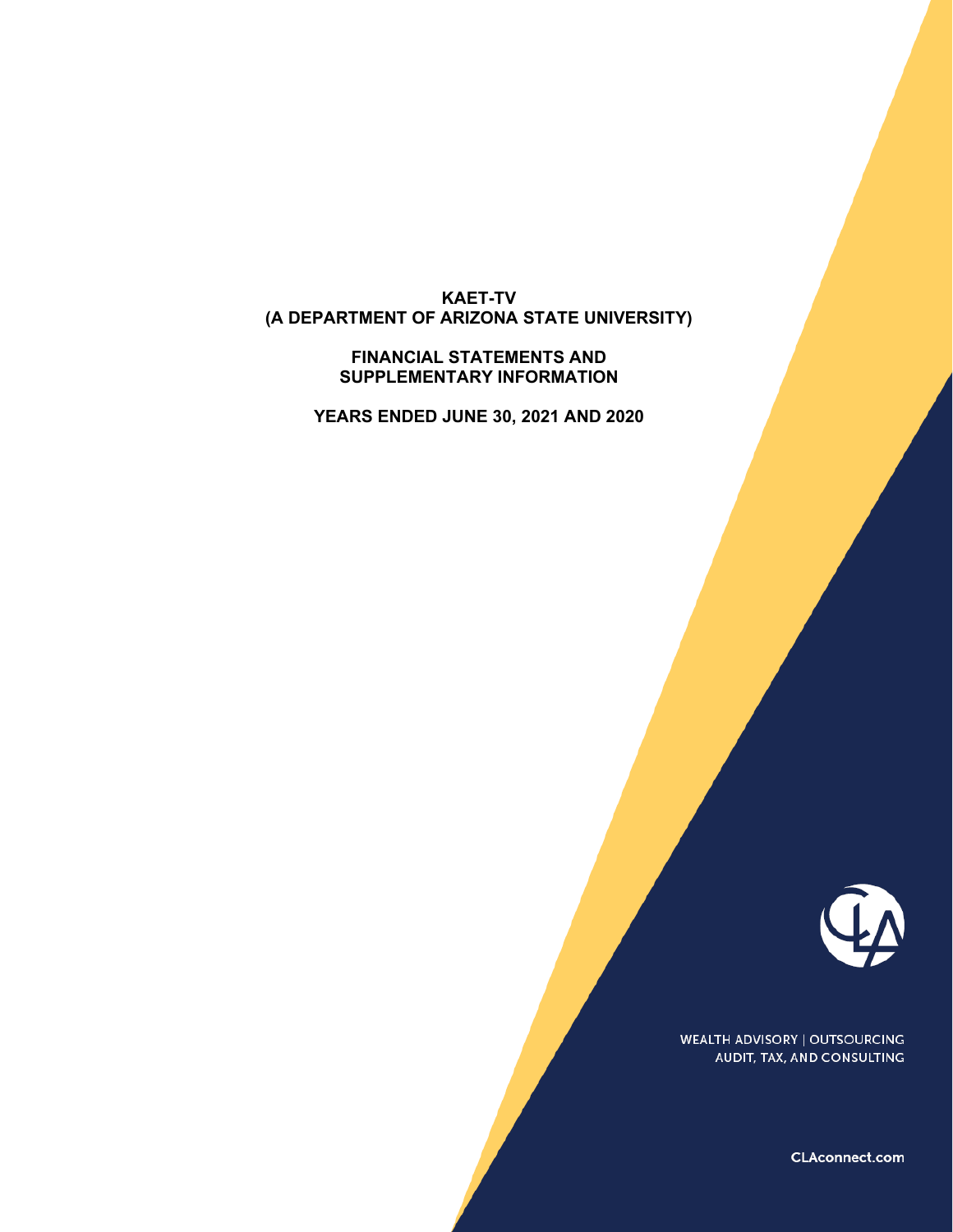# **KAET-TV (A DEPARTMENT OF ARIZONA STATE UNIVERSITY) TABLE OF CONTENTS YEARS ENDED JUNE 30, 2021 AND 2020**

| <b>INDEPENDENT AUDITORS' REPORT</b>                           |    |
|---------------------------------------------------------------|----|
| <b>MANAGEMENT'S DISCUSSION AND ANALYSIS</b>                   | 4  |
| <b>BASIC FINANCIAL STATEMENTS</b>                             |    |
| <b>STATEMENTS OF NET POSITION</b>                             | 14 |
| STATEMENTS OF REVENUES, EXPENSES, AND CHANGES IN NET POSITION | 15 |
| <b>STATEMENTS OF CASH FLOWS</b>                               | 16 |
| <b>NOTES TO BASIC FINANCIAL STATEMENTS</b>                    | 18 |
| <b>SUPPLEMENTARY INFORMATION</b>                              |    |
| <b>SCHEDULE OF FUNCTIONAL EXPENSES</b>                        | 28 |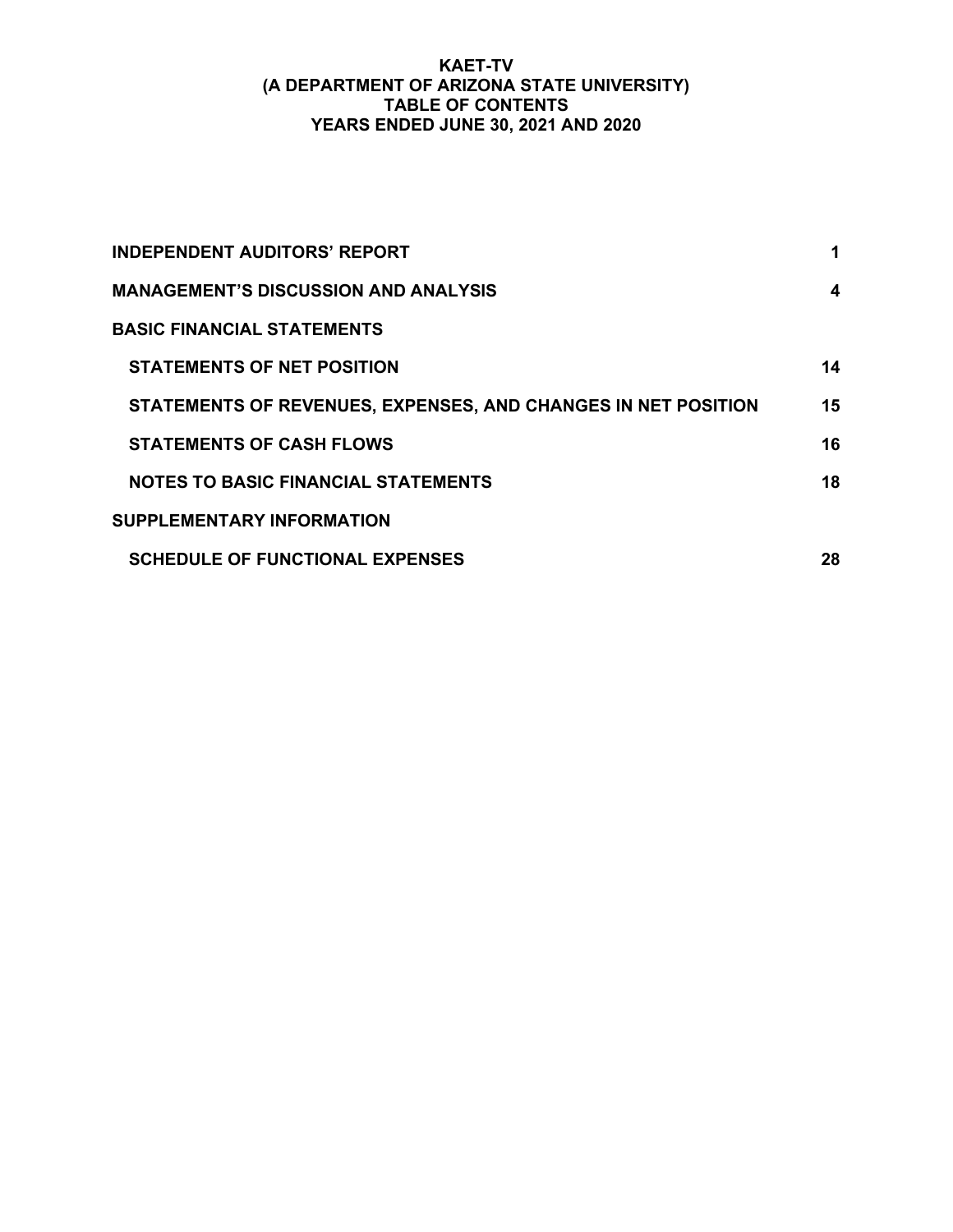

# **INDEPENDENT AUDITORS' REPORT**

Ms. Joanne Wamsley Vice President for Finance and Deputy Treasurer KAET-TV (A Department of Arizona State University) Phoenix, Arizona

# **Report on the Financial Statements**

We have audited the accompanying financial statements of KAET-TV (A Department of Arizona State University) as of and for the years ended June 30, 2021 and 2020, and the related notes to the financial statements which comprise the entity's basic financial statements as listed in the table of contents.

# *Management's Responsibility for the Financial Statements*

Management is responsible for the preparation and fair presentation of these financial statements in accordance with accounting principles generally accepted in the United States of America; this includes the design, implementation, and maintenance of internal control relevant to the preparation and fair presentation of financial statements that are free from material misstatement, whether due to fraud or error.

# *Auditors' Responsibility*

Our responsibility is to express an opinion on these financial statements based on our audits. We conducted our audits in accordance with auditing standards generally accepted in the United States of America. Those standards require that we plan and perform the audit to obtain reasonable assurance about whether the financial statements are free from material misstatement.

An audit involves performing procedures to obtain audit evidence about the amounts and disclosures in the financial statements. The procedures selected depend on the auditors' judgment, including the assessment of the risks of material misstatement of the financial statements, whether due to fraud or error. In making those risk assessments, the auditor considers internal control relevant to the entity's preparation and fair presentation of the financial statements in order to design audit procedures that are appropriate in the circumstances, but not for the purpose of expressing an opinion on the effectiveness of the entity's internal control. Accordingly, we express no such opinion. An audit also includes evaluating the appropriateness of accounting policies used and the reasonableness of significant accounting estimates made by management, as well as evaluating the overall presentation of the financial statements.



CLA is an independent member of Nexia International, a leading, global network of independent accounting and consulting firms. See nexia.com/member-firm-disclaimer for details.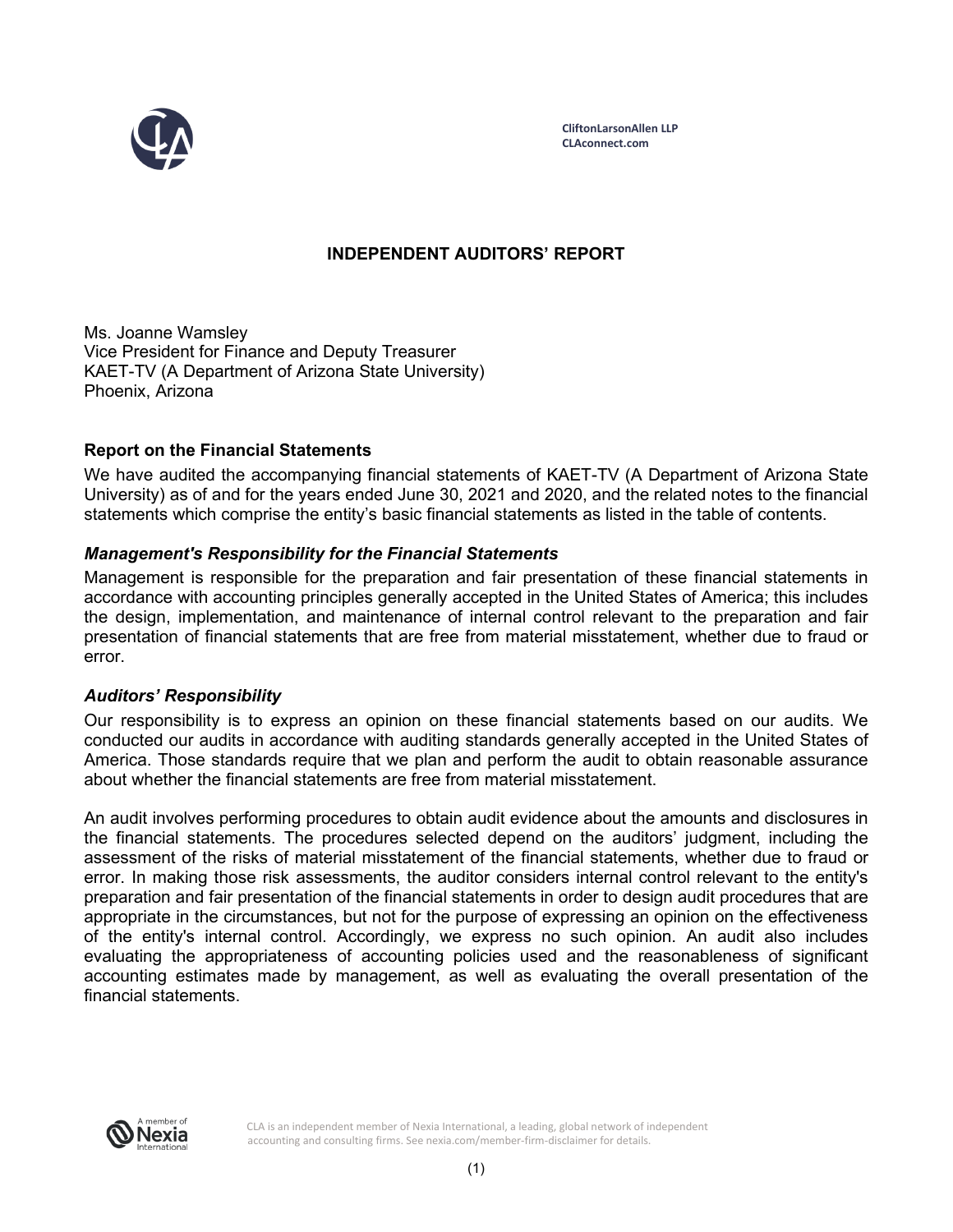We believe that the audit evidence we have obtained is sufficient and appropriate to provide a basis for our audit opinion.

# *Opinion*

In our opinion, the financial statements referred to above present fairly, in all material respects, the financial position of the business-type activities of KAET-TV as of June 30, 2021 and 2020, and the changes in its financial position and its cash flows for the years then ended in accordance with accounting principles generally accepted in the United States of America.

# *Emphasis of Matter*

As discussed in Note 1, the financial statements of KAET-TV are intended to present the financial position, and changes in financial position of only that portion of Arizona State University, that is attributable to KAET-TV. They do not purport to, and do not, present fairly the financial position of Arizona State University, as of June 30, 2021 and 2020, and the changes in its financial position for the years then ended in conformity with accounting principles generally accepted in the United States of America. Our opinion is not modified with respect to this matter.

# *Other Matters*

# *Required Supplementary Information*

Accounting principles generally accepted in the United States of America require that the management discussion and analysis on pages 4 through 14 be presented to supplement the basic financial statements. Such information, although not a part of the basic financial statements, is required by the Governmental Accounting Standards Board who considers it to be an essential part of financial reporting for placing the basic financial statements in an appropriate operational, economic, or historical context. We have applied certain limited procedures to the required supplementary information in accordance with auditing standards generally accepted in the United States of America, which consisted of inquiries of management about the methods of preparing the information and comparing the information for consistency with management's responses to our inquiries, the basic financial statements, and other knowledge we obtained during our audit of the basic financial statements. We do not express an opinion or provide any assurance on the information because the limited procedures do not provide us with sufficient evidence to express an opinion or provide any assurance.

# **Report on Supplementary Information**

Our audit was conducted for the purpose of forming an opinion on the basic financial statements of KAET-TV. The accompanying schedule of functional expense is presented for purposes of additional analysis and is not a required part of the basic financial statements.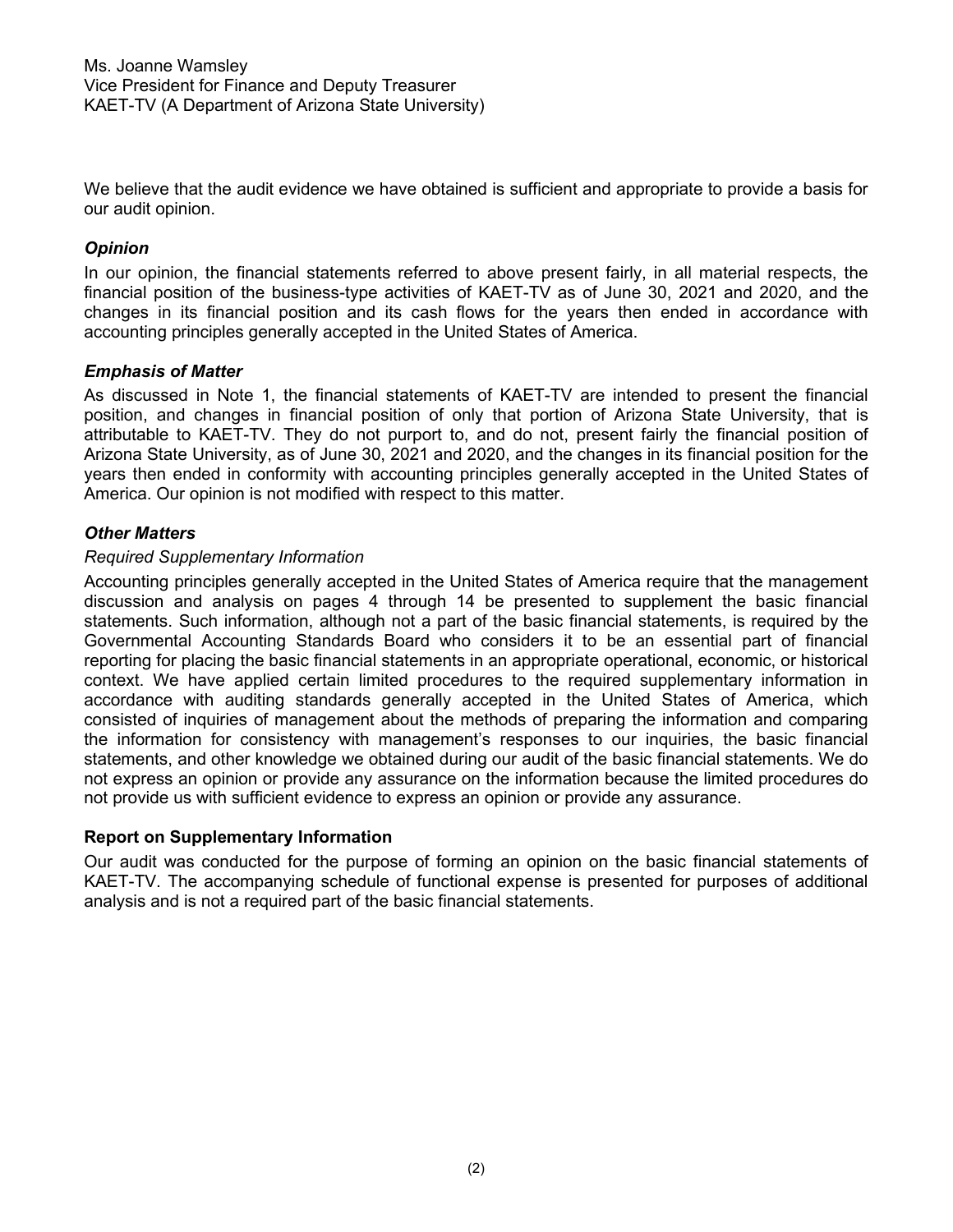Ms. Joanne Wamsley Vice President for Finance and Deputy Treasurer KAET-TV (A Department of Arizona State University)

The schedule of functional expenses is the responsibility of management and was derived from and relates directly to the underlying accounting and other records used to prepare the basic financial statements. Such information has been subjected to the auditing procedures applied in the audits of the basic financial statements and certain additional procedures, including comparing and reconciling such information directly to the underlying accounting and other records used to prepare the basic financial statements or to the basic financial statements themselves, and other additional procedures in accordance with auditing standards generally accepted in the United States of America. In our opinion, the accompanying supplementary information listed in the table of contents is fairly stated, in all material respects, in relation to the basic financial statements as a whole.

Vifton Larson Allen LLP

**CliftonLarsonAllen LLP**

Phoenix, Arizona December 21, 2021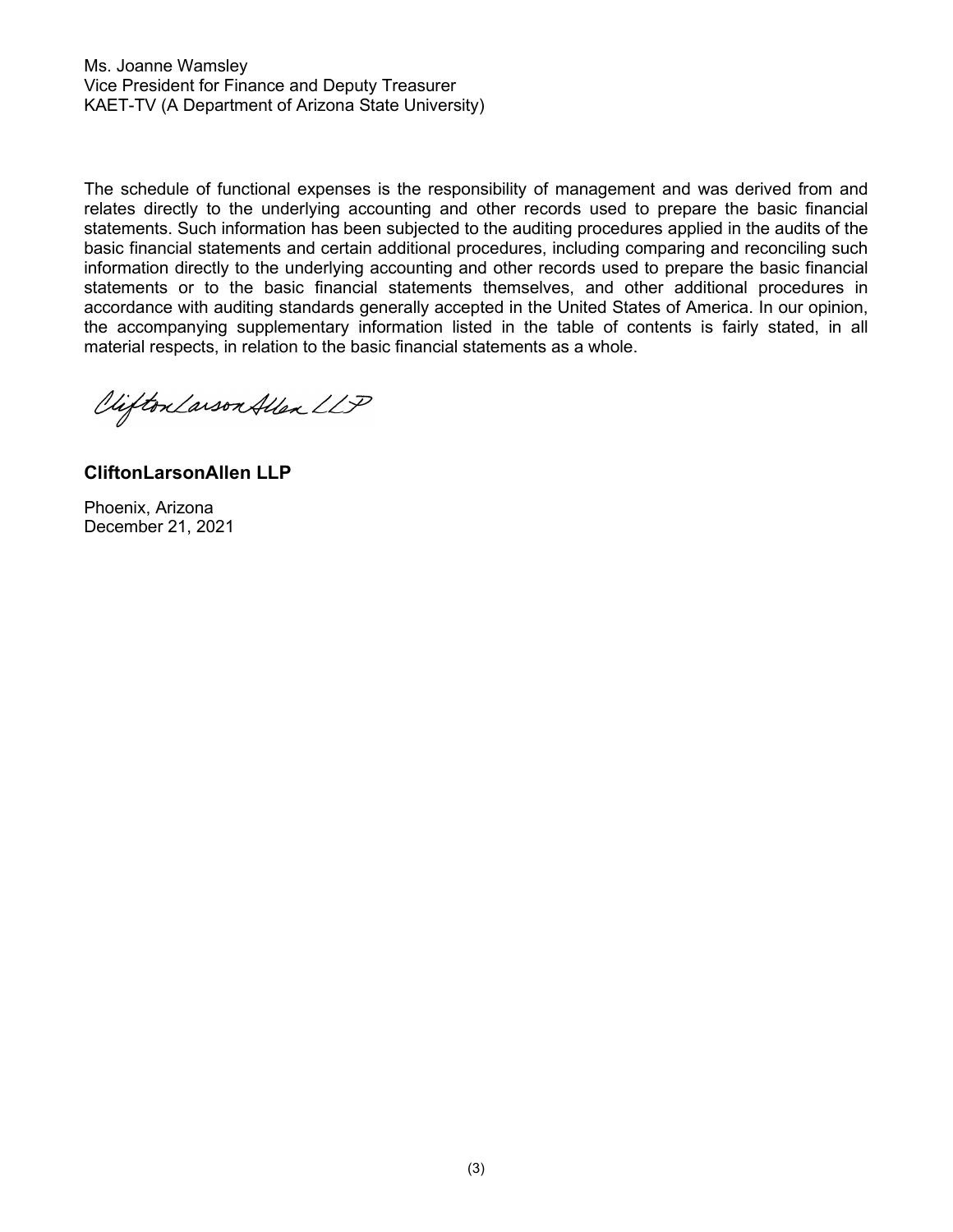The following Management's Discussion and Analysis (MD&A) provides an overview of the financial position and activities of KAET-TV: Arizona PBS (the Station), a Department of Arizona State University (the University), and is designed to assist in the understanding of the accompanying financial statements for the years ended June 30, 2021 and 2020.

This discussion has been prepared by management and should be read in conjunction with the financial statements and the accompanying notes, which follow this section.

### **INTRODUCTION**

The Station, based at the Walter Cronkite School of Journalism and Mass Communication, is a donorsupported community of Arizona State University, lies in the heart of Downtown Phoenix. As the largest media organization operated by a journalism school in the world, Arizona PBS serves as a journalistic "teaching hospital." This revolutionary model taps into the talents of advanced students, working under the guidance of top professionals from the University faculty and Station staff to provide new, rich content.

As a member of the Public Broadcasting Service, the Station provides audiences with innovative news, science, arts and children's programming, through four (4) broadcast channels and growing array of digital platforms. In addition, the Station has grown a vast Educational Outreach program that supports educators and students in the classroom with educational content, focusing on various academic standards. Additionally, the Station supports the community through KBAQ, an FM radio station co-licensed to Arizona State University and Maricopa County Community College District, which broadcasts 24 hours of classical music and arts information. The Central Sound division of KBAQ captures classical and acoustic professional music performances of the highest caliber.

### **OVERVIEW OF THE FINANCIAL STATEMENTS AND FINANCIAL ANALYSIS**

These financial statements were prepared in accordance with reporting guidelines of the Corporation for Public Broadcasting (CPB) and Governmental Accounting Standards Board (GASB) principles as they apply to public colleges and universities. The financial statements consist of the statement of net position, statement of revenues, expenses, and changes in net position and statement of cash flows. Although the primary focus of this document is on the results of activity for years ended June 30, 2021 (FY2021) and June 30, 2020 (FY2020) comparative data is presented for the previous year ended June 30, 2019 (FY2019).

#### **Statement of Net Position**

The condensed statement of net position highlights the main categories of the statement of net position of KAET-TV at June 30, 2021, 2020 and 2019. It shows the various assets owned or controlled, deferred outflows and inflows of resources, related liabilities and other obligations, and the various categories of net position.

Assets and liabilities are distinguished as to their current and noncurrent natures. Current liabilities are typically those obligations intended for liquidation or payment within the next fiscal year, while current assets are those resources that are available for use in meeting the ongoing operating needs of the Station, including current liabilities. Net position is divided into three categories: net investment in capital assets, restricted and unrestricted. Over time, increases or decreases in net position may serve as a useful indicator of whether the financial position of the Station is improving or deteriorating.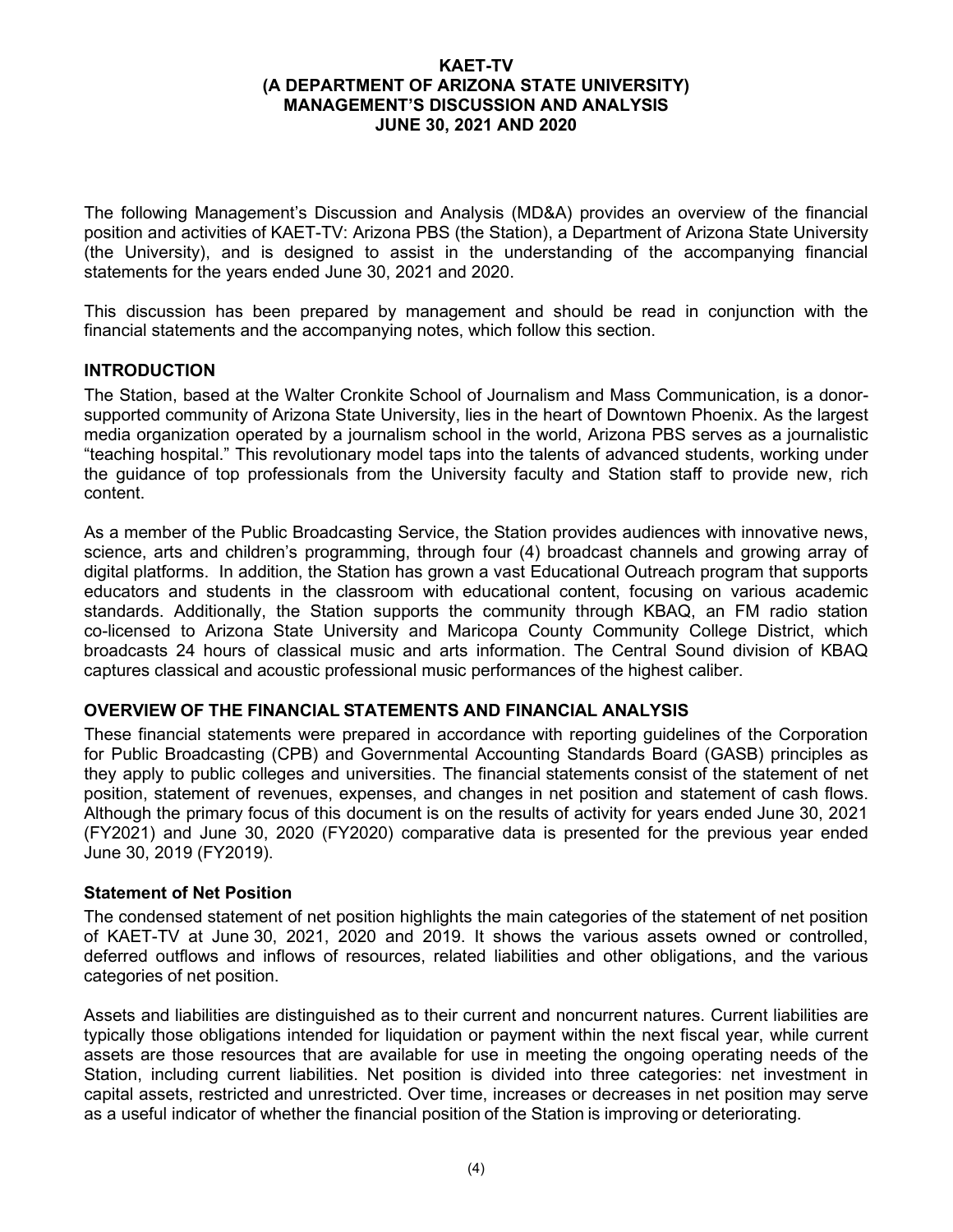# **Statement of Net Position (Continued)**

A condensed comparison of KAET-TV's assets, liabilities, deferred outflows and inflows of resources, and net position at June 30, 2021, 2020 and 2019 follows:

|                                             | 2021            | 2020            | 2019            |
|---------------------------------------------|-----------------|-----------------|-----------------|
| Assets:                                     |                 |                 |                 |
| <b>Current Assets</b>                       | \$<br>6,065,379 | \$<br>4,535,464 | \$<br>5,554,748 |
| Noncurrent Assets Other than Capital Assets | 3,181,365       | 1,805,009       | 1,049,235       |
| Capital Assets, Net                         | 1,227,497       | 1,354,970       | 1,431,044       |
| <b>Total Assets</b>                         | 10,474,241      | 7,695,443       | 8,035,027       |
| Liabilities:                                |                 |                 |                 |
| <b>Current Liabilities</b>                  | 1,310,438       | 733,962         | 410,590         |
| <b>Noncurrent Liabilities</b>               | 341,640         | 326,688         | 263,694         |
| <b>Total Liabilities</b>                    | 1,652,078       | 1,060,650       | 674,284         |
| Deferred Inflows of Resources               | 564,354         | 290,288         | 417,178         |
| Net Position:                               |                 |                 |                 |
| Net Investment in Capital Assets            | 1,227,497       | 1,354,970       | 1,431,044       |
| Restricted                                  | 2,275,371       | 1,188,033       | 368,363         |
| Unrestricted                                | 4,754,941       | 3,801,502       | 5,144,158       |
| <b>Total Net Position</b>                   | 8,257,809<br>\$ | 6,344,505<br>\$ | 6,943,565<br>\$ |

The Station's net position increased \$1.9 million (30.21%) for FY2021. Operating revenues increased by \$222,976 (6.09%), while Grants and Contracts saw a slight decrease, Program Underwriting increased by \$411,023. Operating expenses decreased significantly in FY2021 by \$1.3 million. The largest decrease is with Local Programming and Production which saw a \$1.75 million decrease in FY2021. The Station's net position decreased \$0.59 million (8.63%) for FY2020. Operating revenues decreased by \$2.4 million due to a loss in Grants and Contracts because of a sponsored project not carried over to FY2020, and underperformance in Program Underwriting. Operating expenses decreased by \$1.8 million, largely due to a decrease in Local Programming/Production and Management/General, which are slightly offset by increases in Broadcasting, Program Information and Fundraising.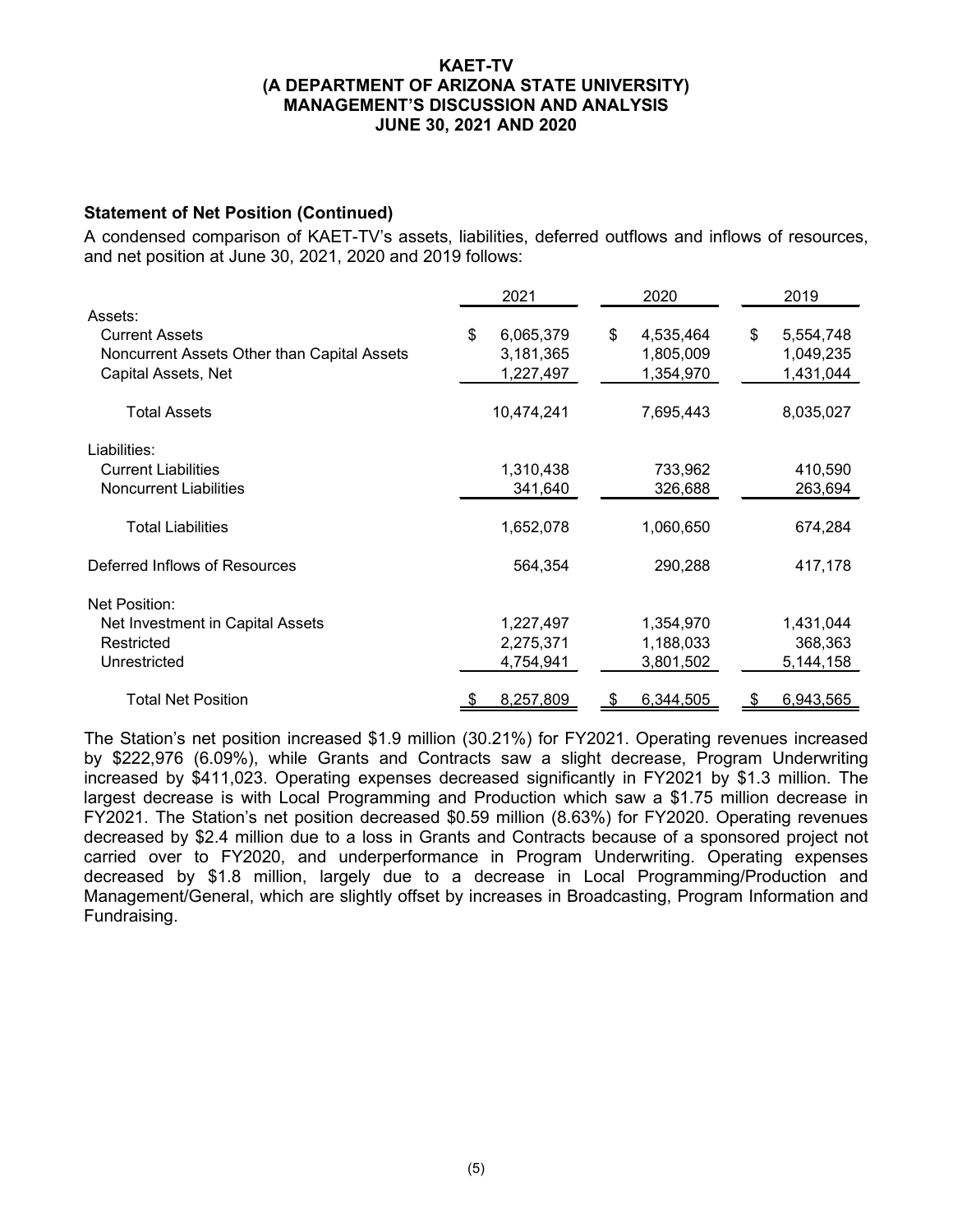### **Statement of Net Position (Continued)**

In FY2021, the increase in the Station's current assets of \$1.53 million is due to an increase in cash and cash equivalents (\$1.54 million) while receivables stayed relatively the same. In FY2020, the decrease in the Station's current assets of \$1.02 million is due in part to the decrease in receivables of \$1.86 million, but is offset, by an increase in Cash and Cash Equivalents of \$0.9 million.

In FY2021, noncurrent assets increased by \$1.38 million, primarily due to an increase in investments of \$1.09 million through the Arizona State University Foundation. In FY2020, noncurrent assets increased by \$0.75 million, due to an increase in investments of \$0.8 million through the Arizona State University Foundation and a decrease of \$0.064 million in split-interest agreements (charitable gift annuities).

In FY2021, capital assets decreased by \$127,473. \$118,456 in new capital assets for FY2021 is offset by \$243,459 in accumulated depreciation. In FY2020, capital assets decreased by only \$0.076 million. The \$0.23 million depreciation recorded was offset by the purchase of \$0.16 million of equipment.

FY2021 showed an increase in Station's current liabilities of \$576,476 due to an increase in accounts payable (\$29,459) and unearned revenue (\$547,017). FY2020 showed an increase in Station's current liabilities of \$0.32 million due to an increase in unearned revenue (deferred support).

Noncurrent liabilities slightly increased in FY2021 by \$14,952. Payments due to charitable gift annuity donors largely stayed the same from FY2020 and FY2021. During FY2020, noncurrent liabilities increased by \$0.06 million, due to an increase in estimated payments due to charitable gift annuity donors.

#### **Statement of Revenues, Expenses, and Changes in Net Position**

The statements of revenues, expenses, and changes in net position reflect the results of operations and other changes for the years ended June 30, 2021, 2020, and 2019. It shows the various revenues and expenses, both operating and nonoperating, reconciling the beginning net position amount to the ending net position amount – which is shown on the statement of net position, described above.

Activities are reported as either operating or nonoperating. Operating revenues generally represent educational service grants and program underwriting funding. Operating expenses are incurred in the normal operations of the Station. A provision for depreciation on property and equipment has been included in operating expenses. The difference between the two generally results in an operating loss. Most University licensee's, including KAET-TV, will normally have an operating loss since significant recurring revenues, such as University support, and donor gifts are required by the CPB and accounting principles generally accepted in the United States of America, to be shown as nonoperating revenues.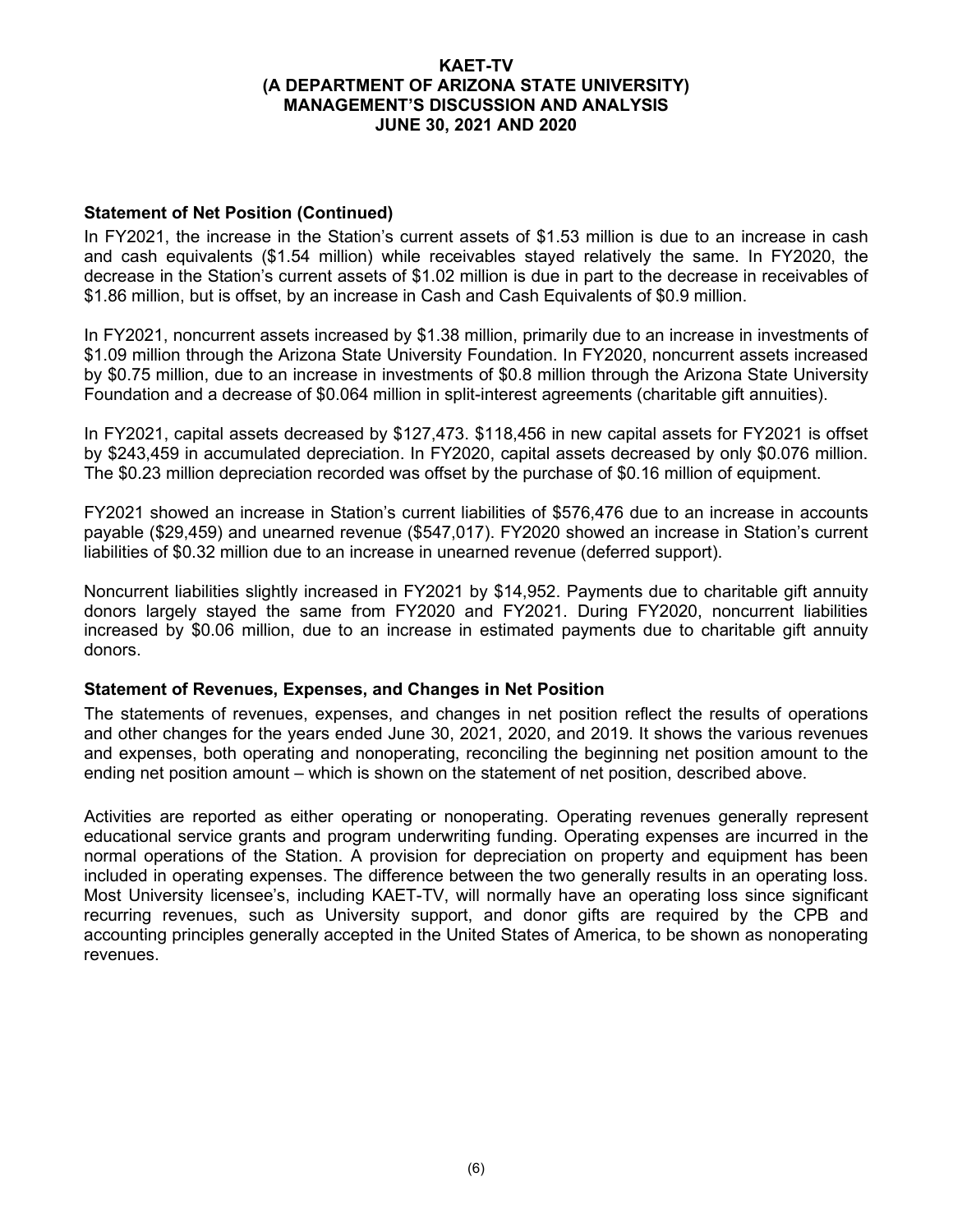## **Statement of Revenues, Expenses, and Changes in Net Position (Continued)**

The statement of revenues, expenses, and changes in net position presents the Station's results of operations. A summarized comparison of the Station's revenues, expenses, and changes in net position for the years ended June 30, 2021, 2020, and 2019 is as follows:

|                                                     | 2021            | 2020            | 2019            |
|-----------------------------------------------------|-----------------|-----------------|-----------------|
| <b>Operating Revenues:</b>                          |                 |                 |                 |
| <b>Grant and Contracts</b>                          | \$<br>2,900,768 | \$<br>3,088,815 | \$<br>4,522,853 |
| <b>Program Underwriting</b>                         | 983,928         | 572,905         | 1,526,029       |
| <b>Total Operating Revenues</b>                     | 3,884,696       | 3,661,720       | 6,048,882       |
| <b>Operating Expenses:</b>                          |                 |                 |                 |
| Program Services:                                   |                 |                 |                 |
| Local Programming and Production                    | 8,276,470       | 10,023,371      | 12,133,302      |
| Broadcasting                                        | 1,242,985       | 1,469,728       | 1,346,619       |
| Program Information and Promotion                   | 1,037,411       | 1,158,211       | 597,556         |
| <b>Supporting Services:</b>                         |                 |                 |                 |
| <b>Management and General</b>                       | 3,595,654       | 3,309,328       | 4,089,739       |
| Fundraising and Membership Development              | 2,891,253       | 2,396,217       | 1,964,655       |
| <b>Total Operating Expenses</b>                     | 17,043,773      | 18,356,855      | 20,131,871      |
| <b>Operating Loss</b>                               | (13, 159, 077)  | (14, 695, 135)  | (14,082,989)    |
| Nonoperating Revenue (Expenses):                    |                 |                 |                 |
| Subscription and Membership Income                  | 8,518,789       | 7,320,731       | 7,296,726       |
| Community Service Grants from the Corporation       |                 |                 |                 |
| for Public Broadcasting                             | 1,946,556       | 1,848,992       | 1,845,795       |
| Indirect Administrative Support from the University | 2,265,611       | 2,095,987       | 2,428,100       |
| Indirect Support from Other Agencies                | 421,490         | 357,994         | 333,398         |
| General Appropriation from ASU                      | 332,994         | 488,652         | 1,057,329       |
| Other Gifts and Nonoperating Revenues               | 1,586,411       | 1,993,512       | 1,829,104       |
| Investment Income                                   | 530             | (9,793)         | 3,852           |
| Unrealized Investment Gain (Loss)                   |                 |                 | 15,537          |
| <b>Total Nonoperating Revenues</b>                  | 15,072,381      | 14,096,075      | 14,809,841      |
| Changes in Net Position                             | 1,913,304       | (599,060)       | 726,852         |
| Net Position - Beginning of Year                    | 6,344,505       | 6,943,565       | 6,216,713       |
| Net Position - End of Year                          | \$<br>8,257,809 | \$<br>6,344,505 | \$<br>6,943,565 |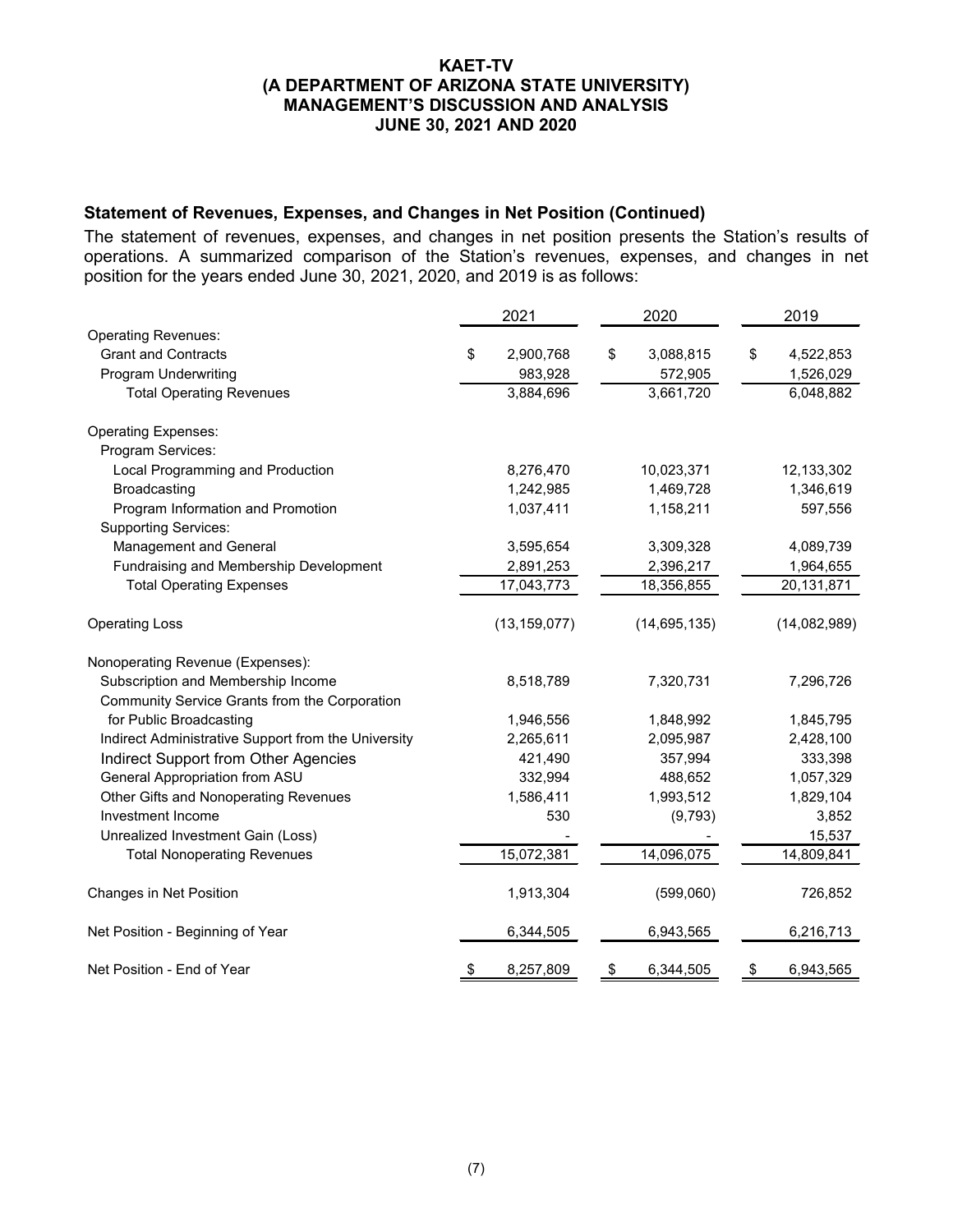The following graphs illustrate the operating and nonoperating revenues and expenses for the year ended June 30, 2021.

| <b>REVENUE</b>                                         | <b>FY21</b><br><b>ACTUAL</b> | <b>EXPENSES</b>                                 |    | <b>FY21</b><br><b>ACTUAL</b> |
|--------------------------------------------------------|------------------------------|-------------------------------------------------|----|------------------------------|
| Subscription and Membership Income                     | \$<br>8,518,789              | Local Programming and Production                | S  | 8,276,470                    |
| <b>Grant and Contracts</b>                             | \$<br>2,900,768              | Fundraising<br>Membership<br>and<br>Development | \$ | 2,891,253                    |
| Other Gifts and Nonoperating Revenues                  | \$<br>2,008,431              | University Administrative Support               | \$ | 2,265,611                    |
| Indirect Administrative Support from the<br>University | \$<br>2,265,611              | <b>Broadcasting</b>                             | \$ | 1,242,985                    |
| <b>Community Service Grants CPB</b>                    | \$<br>1,946,556              | Program Information and Promotion               | \$ | 1,037,411                    |
| <b>Program Underwriting</b>                            | \$<br>983,928                | Management and General                          | \$ | 1,330,043                    |
| General Appropriation from ASU                         | \$<br>332,994                |                                                 |    |                              |
| <b>Total Revenue</b>                                   | \$<br>18,957,077             | <b>Total Expenses</b>                           |    | 17,043,773                   |

| <b>FY21</b><br><b>ACTUAL</b> | <b>EXPENSES</b>                                 | <b>FY21</b><br><b>ACTUAL</b> |
|------------------------------|-------------------------------------------------|------------------------------|
| 8,518,789                    | Local Programming and Production                | \$<br>8,276,470              |
| 2,900,768                    | Fundraising<br>Membership<br>and<br>Development | \$<br>2,891,253              |
| 2,008,431                    | University Administrative Support               | \$<br>2,265,611              |
| 2,265,611                    | <b>Broadcasting</b>                             | \$<br>1,242,985              |
| 1,946,556                    | Program Information and Promotion               | \$<br>1,037,411              |
| 983,928                      | Management and General                          | \$<br>1,330,043              |
| 332,994                      |                                                 |                              |
| 18,957,077                   | <b>Total Expenses</b>                           | \$<br>17,043,773             |



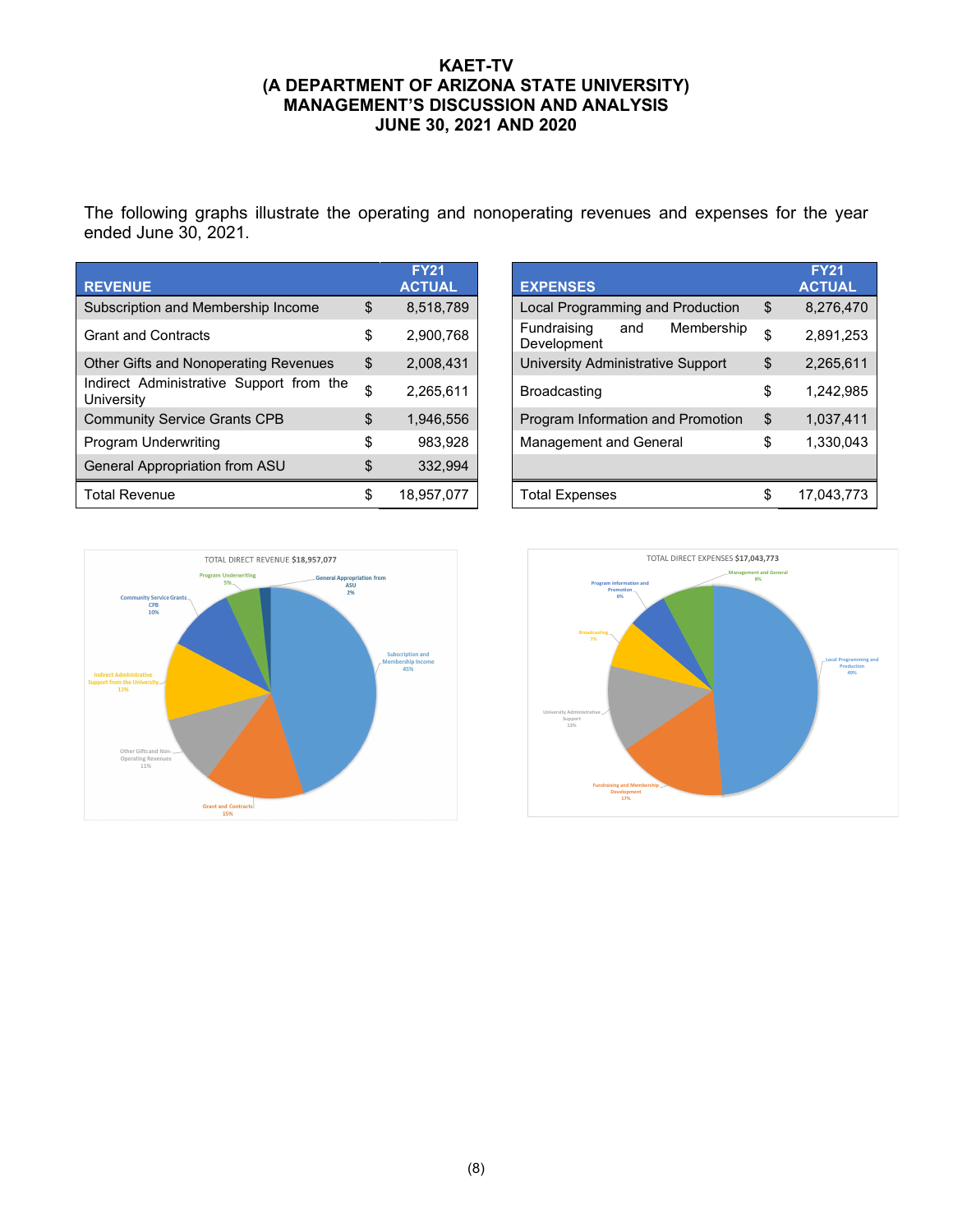The following graphs illustrate the operating and nonoperating revenues and expenses for the year ended June 30, 2020, continued.

| <b>REVENUE</b>                                         | <b>FY20</b><br><b>ACTUAL</b> | <b>EXPENSES</b>                                 | <b>FY20</b><br><b>ACTUAL</b> |
|--------------------------------------------------------|------------------------------|-------------------------------------------------|------------------------------|
| Subscription and Membership Income                     | \$<br>7,320,731              | Local Programming and Production                | \$<br>10,023,371             |
| <b>Grant and Contracts</b>                             | \$<br>3,088,815              | Fundraising<br>Membership<br>and<br>Development | \$<br>2,396,217              |
| Other Gifts and Nonoperating Revenues                  | \$<br>2,341,713              | University Administrative Support               | \$<br>2,095,987              |
| Indirect Administrative Support from the<br>University | \$<br>2,095,987              | <b>Broadcasting</b>                             | \$<br>1,469,728              |
| <b>Community Service Grants CPB</b>                    | \$<br>1,848,992              | Program Information and Promotion               | \$<br>1,158,211              |
| Program Underwriting                                   | \$<br>572.905                | Management and General                          | \$<br>1,213,342              |
| General Appropriation from ASU                         | \$<br>488,652                |                                                 |                              |
| <b>Total Revenue</b>                                   | \$<br>17,757,795             | <b>Total Expenses</b>                           | \$<br>18.356.855             |

| <b>FY20</b><br><b>ACTUAL</b> | <b>EXPENSES</b>                                 | <b>FY20</b><br><b>ACTUAL</b> |
|------------------------------|-------------------------------------------------|------------------------------|
| 7,320,731                    | Local Programming and Production                | \$<br>10,023,371             |
| 3,088,815                    | Fundraising<br>Membership<br>and<br>Development | \$<br>2,396,217              |
| 2,341,713                    | University Administrative Support               | \$<br>2,095,987              |
| 2,095,987                    | <b>Broadcasting</b>                             | \$<br>1,469,728              |
| 1.848.992                    | Program Information and Promotion               | \$<br>1,158,211              |
| 572,905                      | <b>Management and General</b>                   | \$<br>1,213,342              |
| 488,652                      |                                                 |                              |
| 17,757,795                   | <b>Total Expenses</b>                           | \$<br>18,356,855             |



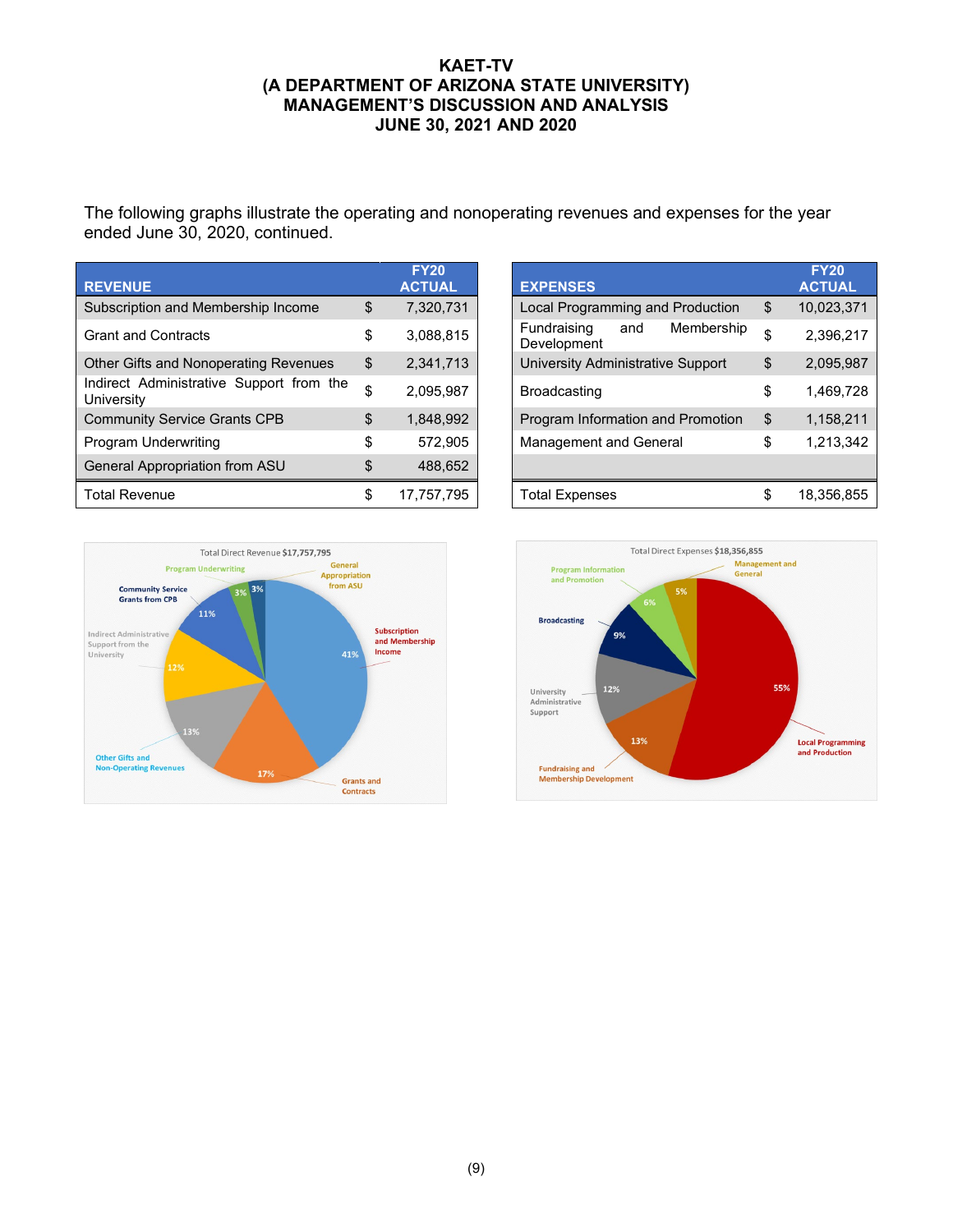### **Operating Revenues and Expenses**

KAET-TV's operating revenues increased by \$222,976 in FY2021. The increase can be associated with a \$411,023 increase in program underwriting, which is offset by a slight decrease in grants and contracts of \$188,047. Operating expenses decreased by \$1.3 million primarily due to a decrease of \$1.75 million in local programming and production. This decrease is offset by increases in operating expenses within management and general, and fundraising.

KAET-TV's operating revenues decreased by \$2.4 million in fiscal year FY2020. The decrease was primarily due to lower grant and contract revenue received through the state of Arizona's First Things First program, as a large revenue grant ended before FY2020.

Operating expenses decreased by \$1.8 million in FY2020, largely due to a decrease in local programming and production (\$2.1 million) and management and general (\$0.8 million), which are slightly offset by increases in broadcasting (\$0.1 million), program information and promotion (\$0.6 million) and fundraising and membership development (\$0.4 million).

### **Nonoperating Revenues and Expenses**

Nonoperating revenues increased by \$913,303 from FY2020 to FY2021. The increase can be associated with subscription and membership income which increased by \$1.2 million. This increase is offset by the decrease of other gifts and nonoperating revenues, which resulted in a \$470,104 decrease.

Nonoperating revenues decreased by \$0.7 million from FY2019 to FY2020. The decrease is primarily due to General Appropriations and Indirect administrative support from the University reducing by \$0.57 million and \$0.3 million respectively.

# **Statement of Cash Flows**

The statement of cash flows represents the inflows (sources) and outflows (uses) of cash and cash equivalents for the years ended June 30, 2021, 2020 and 2019. It shows various cash activities by type, reconciling the beginning cash and cash equivalents amount to the ending cash and cash equivalents amount – which is shown on the statement of net position, described above. In addition, this statement reconciles cash flows from operating activities to operating income/(loss) on the statement of revenues, expenses, and changes in net position, described above.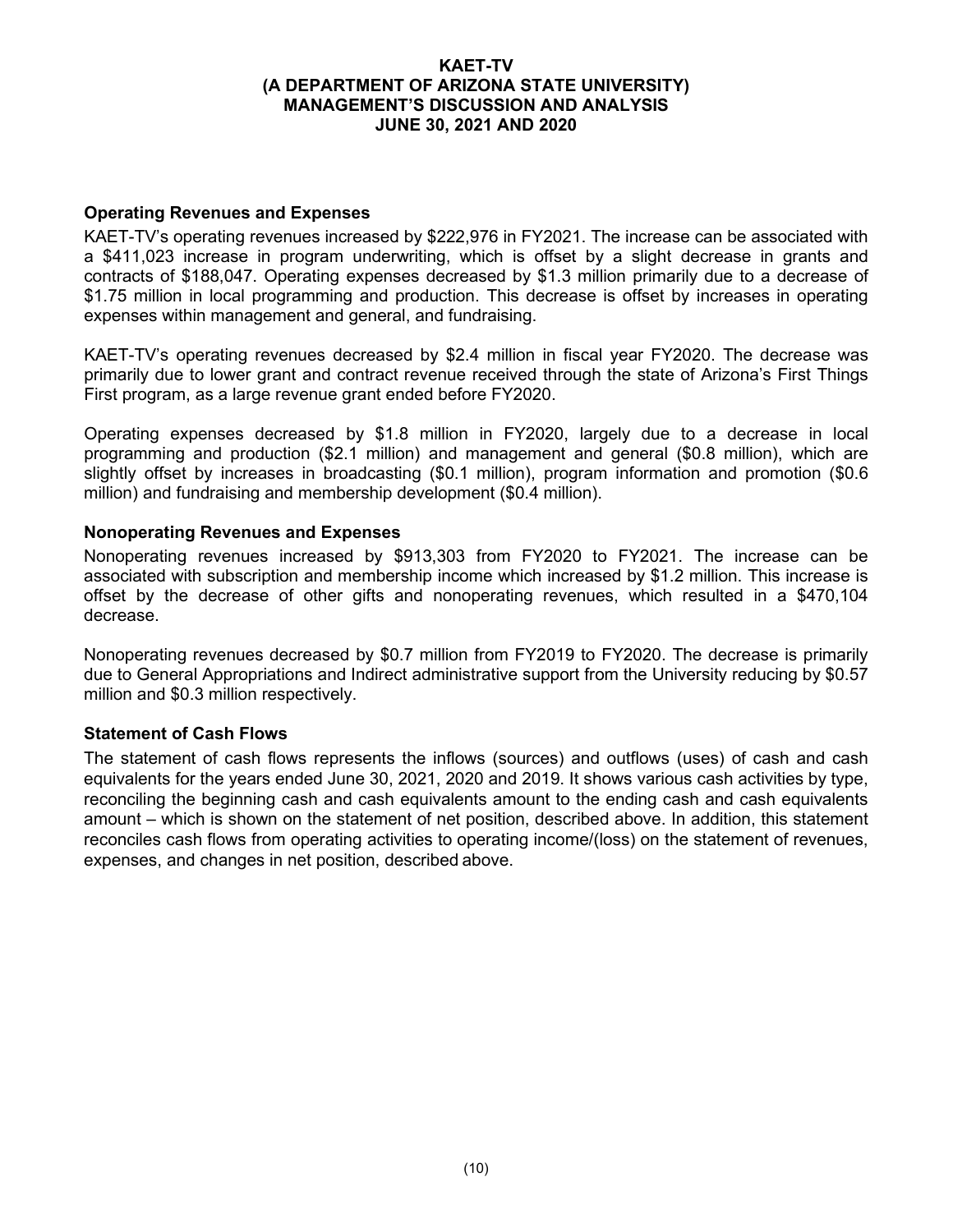# **Statement of Cash Flows (Continued)**

A summarized comparison of KAET-TV cash flows for the years ended June 30, 2021, 2020, and 2019 follows:

|                                               | 2021             | 2020              | 2019              |
|-----------------------------------------------|------------------|-------------------|-------------------|
| Cash Used by Operating Activities             | (8,057,728)<br>S | (7,801,206)<br>\$ | (8,396,761)<br>\$ |
| <b>Noncapital Financing Activities</b>        | 10,798,339       | 9,658,376         | 10,199,850        |
| <b>Capital Financing Activities</b>           | (115,986)        | (156,150)         | (258, 890)        |
| <b>Investing Activities</b>                   | (1,086,808)      | (829, 463)        | (226, 278)        |
| Net Increase in Cash and Cash Equivalents     | 1,537,817        | 871,557           | 1,317,921         |
| Cash and Cash Equivalents - Beginning of Year | 4,111,118        | 3,239,561         | 1,921,640         |
| Cash and Cash Equivalents - End of Year       | 5,648,935        | 4,111,118         | 3,239,561         |

In FY2021, the Station's cash increased by \$1.5 million, primarily due to a decrease in the purchase of capital assets and a decrease in payments to employees and others.

In FY2020, the Station's cash increased by \$0.9 million, primarily due to a decrease in the purchase of capital assets and a decrease in payments to employees and others.

Noncapital financing activities consist of general appropriations from Arizona State University, grants from the Corporation for Public Broadcasting and general gifts from viewers.

#### **Capital and Debt Analysis**

As of June 30, 2021, KAET-TV had \$1.23 million in capital assets, net of accumulated depreciation. The decrease of \$127,473 in 2021 consisted primarily of depreciation of \$243,459 against the new acquisitions of \$118,456.

As of June 30, 2020, KAET-TV had \$1.36 million in capital assets, net of accumulated depreciation. The decrease of \$0.1 million in 2020 consisted primarily of depreciation of \$0.2 million against the new acquisitions of \$0.2 million.

The federally mandated Telecommunications Act of 1996 required all public television stations be able to broadcast on digital television channels by May 2003. KAET started simulcasting our VHF analog signal in digital on UHF channel 29 in June 2001 and KAET's main VHF transmitter on South Mountain was converted to digital in 2008; almost a year before the federally mandated date that full power analog TV transmitters must be shut off. Additionally, all seven of KAET owned translators serving rural viewers throughout Arizona have been converted from analog to digital operation. Finally, the digital conversion of production facilities was completed in 2008 and the station creates all locally produced content on digital formats.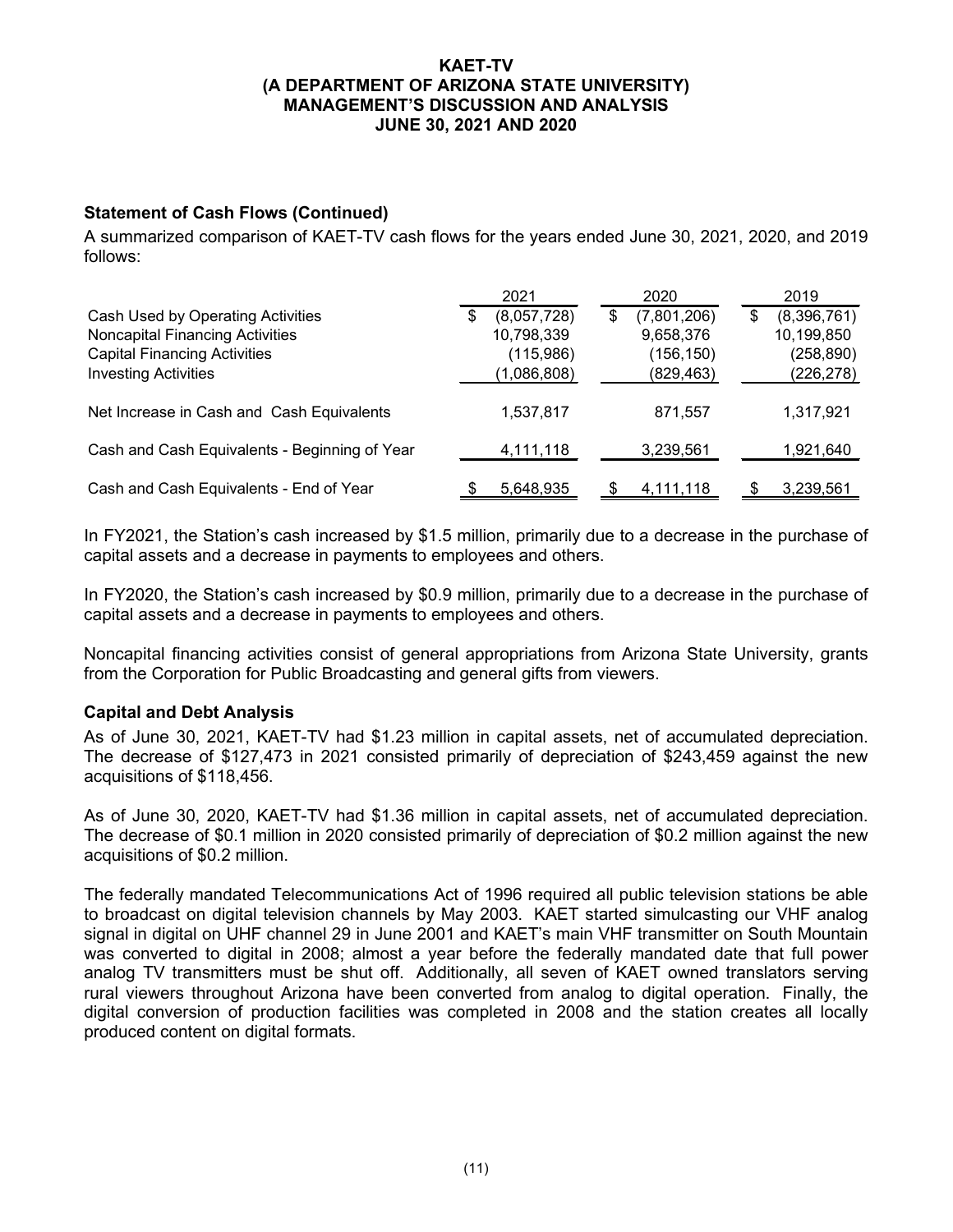## **Capital and Debt Analysis (Continued)**

KAET broadcasts PBS and locally produced programs on Eight HD - Digital 8.1, travel and how-to programs on Eight Life – Digital 8.2, documentary and nonfiction programs on Eight World – Digital 8.3, PBS Kids educational programming on Digital 8.4 as well as an additional low bitrate service on Digital 8.5. 8.5's programming includes still images of Arizona and 2 different audio programs; KBAQ- FM Classical music on the main audio channel, and Sun Sounds reading service for the visually impaired on the secondary audio channel.

KAET uses secondary audio channels on all channels except 8.3, which does not have the ability to carry secondary audio, to serve visually impaired viewers by passing on Descriptive Video Service (DVS) for all programs that the program providers include DVS audio. Hearing impaired viewers are served by closed captioning all full-length programs on 8.1. Even though 8.2, 8.3 and 8.4 are not required to be closed captioned, KAET strives to closed caption the vast majority of programs on those channels too.

As the station strives to be a leader in technology, KAET participated in the Phoenix Model Market to simulcast KAET's PBS Kids (8.4) programming on the Advanced Television Systems Committee 3.0 standard (ATSC 3.0 or "NextGen TV"). This deployment aimed to test ATSC 3.0, which will enable support for newer IP based technologies to broadcast up to 4K resolution among other features. After the ATSC-3 testing concluded, the Phoenix TV market rolled out ATSC-3 and KAET's main HD programming (8.1) is being carried on-air in NextGen TV (ATSC-3).

# **Long-Term Debt**

There was no long-term debt in FY2021 and FY2020.

#### **Economic Outlook**

KAET-TV management believes the Station is continuing to better position itself to advance its mission to be the standard-bearer for transmedia storytelling in public media, reaching new audiences in the quest to serve lifelong learners across Arizona and beyond.

Serving Arizonans for the last 57 years, KAET-TV-Arizona PBS is in the business of fostering an educated, informed, cultured, and civil society to advance our Democracy. KAET-TV is the public media enterprise of Arizona State University with over 1 million viewers each week and consistently ranks among the most-viewed public television stations per capita in the country. The Station continues to provide quality PBS programming while serving as a national hub for news innovation and reinvention.

Management is well aware of the challenging current economic environment and funding demands and continues to be strategic, nimble, flexible, and forward-looking, to provide quality public media and educational services to the Arizona community. As we continue to lead change through innovation, the Station implemented a new organizational design that centers on a digital future. The new structure focuses on increased revenue, which will produce an expansion of new content, ultimately resulting in an increased audience and viewership. This strategic model will enable the organization to seize new opportunities, utilize multiple different media platforms, and minimize the challenges with an everchanging audience.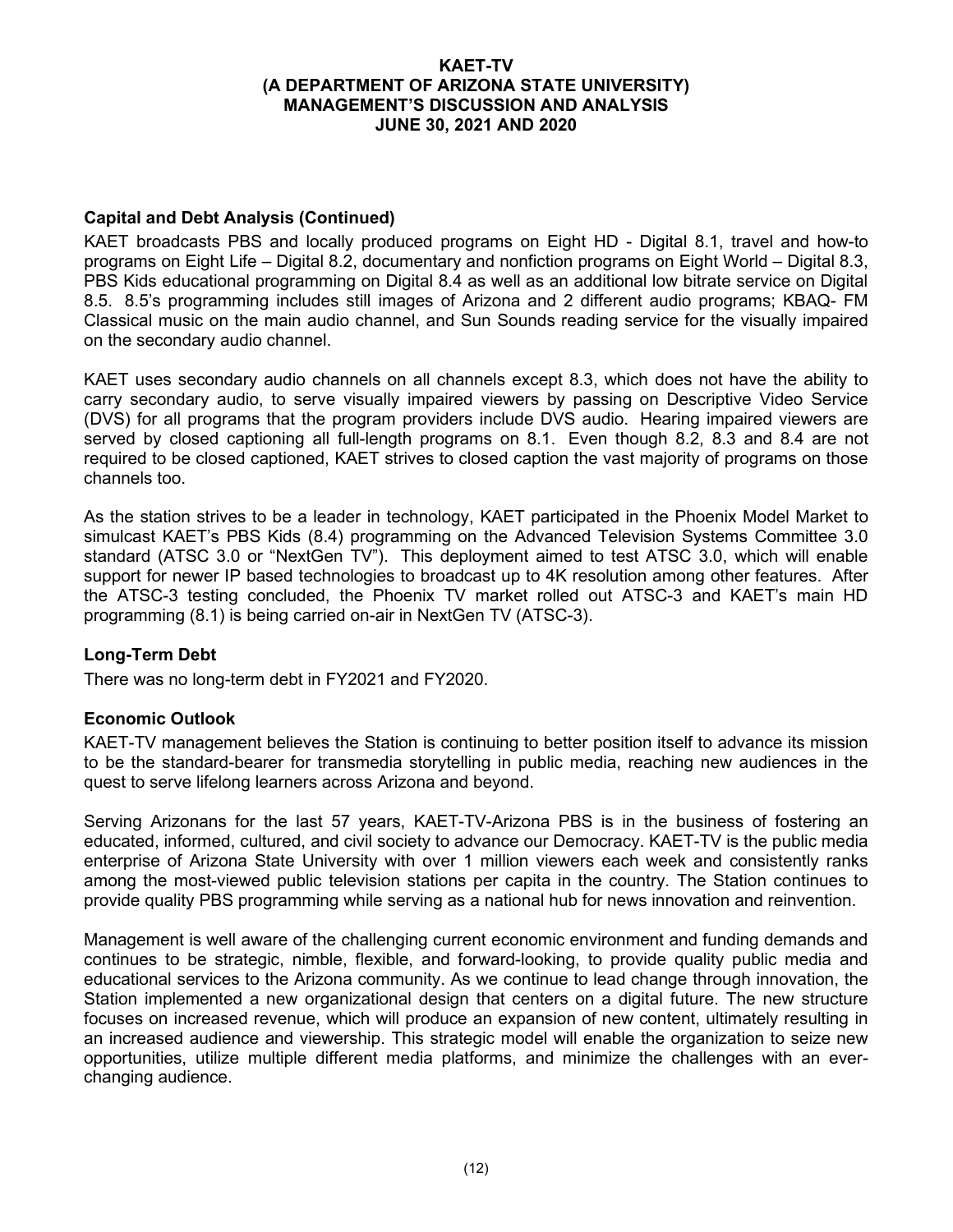### **Economic Outlook (Continued)**

Gift revenue continues to be the major source of funding for the Station, supplemented by grants from the Corporation for Public Broadcasting (CPB) and Arizona Department of Education's First Things First program. CPB grants are expected to remain stable over at least the next two years via advanced federal appropriations, and First Things First grants are expected to grow the next two years as the state of Arizona continues to invest in the program to promote early childhood education. However, because of the unpredictable political climate and the Covid-19 pandemic, governmental funding has become increasingly volatile and although the elimination of funding is extremely improbable, the Station realizes that a reduction over time is a possibility, so it is strategizing to mitigate any effects. There is a focus on diverse fund raising initiatives, increased Planned Giving, and monetizing the multiple digital platforms from program underwriting. The Station has placed an emphasis on member acquisition utilizing increased, targeted marketing to attract additional households. KAET-TV also plans to maximize the utilization of the University resources available, which will enable the Station to deploy more resources towards additional revenue generation.

As technology continues to evolve, the Station is making it a priority to proactively replace and obtain new equipment to create high quality, pioneering content to attract viewers.

The Station maintains healthy, continuing to increase its net position, generating sufficient cash to address operational working capital requirements for the foreseeable future. While there is no anticipated need, KAET-TV has the ability to access University funds to meet any spending commitments. AZ PBS is putting money towards building working capital reserves and growing its endowment fund, with its operational surplus.

This financial narrative is designed to provide a general overview of the Station's finances and to show accountability for the contributions received by the Station. If there are any questions about this report or a need for additional financial information, contact the Station at:

> KAET/Eight, Arizona PBS 555 North Central Avenue, Suite 500 Phoenix, Arizona 85004-1252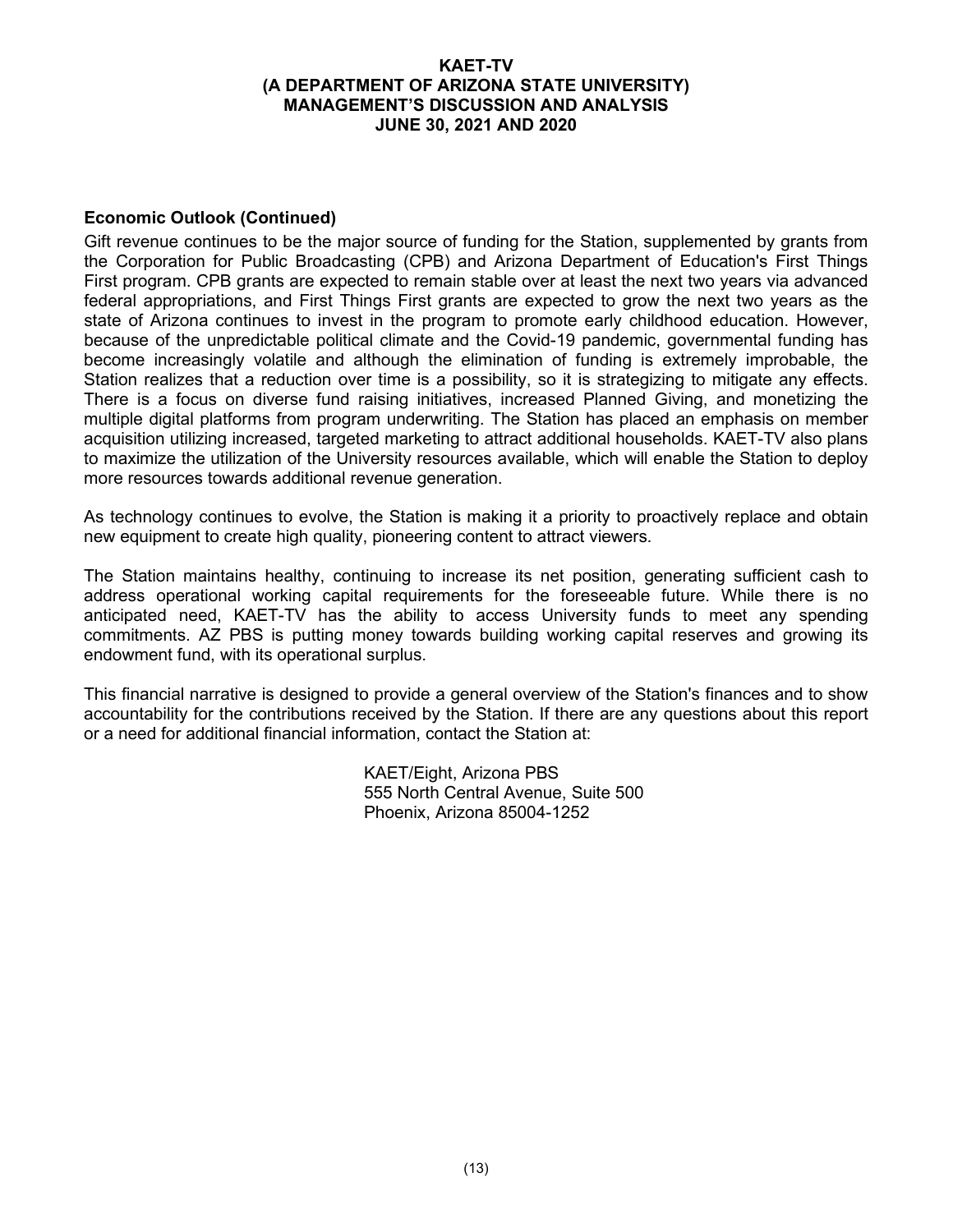### **KAET-TV (A DEPARTMENT OF ARIZONA STATE UNIVERSITY) STATEMENTS OF NET POSITION JUNE 30, 2021 AND 2020**

|                                                                    |           | 2021       |               | 2020      |
|--------------------------------------------------------------------|-----------|------------|---------------|-----------|
| <b>ASSETS</b>                                                      |           |            |               |           |
| <b>CURRENT ASSETS</b>                                              |           |            |               |           |
| Cash and Cash Equivalents                                          | \$        | 5,648,935  | \$            | 4,111,118 |
| Grants Receivable, Net                                             |           | 37,412     |               | 39,713    |
| Pledge Receivables                                                 |           | 158,027    |               | 144,176   |
| <b>Other Receivables</b>                                           |           | 209,339    |               | 179,433   |
| <b>Other Assets</b>                                                |           | 11,666     |               | 61,024    |
| <b>Total Current Assets</b>                                        |           | 6,065,379  |               | 4,535,464 |
| <b>INVESTMENTS</b>                                                 |           | 2,275,371  |               | 1,188,033 |
| <b>SPLIT-INTEREST AGREEMENTS</b>                                   |           | 905,994    |               | 616,976   |
| <b>CAPITAL ASSETS, Net</b>                                         |           | 1,227,497  |               | 1,354,970 |
| <b>Total Assets</b>                                                | S.        | 10,474,241 | $\mathcal{S}$ | 7,695,443 |
| <b>LIABILITIES</b>                                                 |           |            |               |           |
| <b>CURRENT LIABILITIES</b>                                         |           |            |               |           |
| <b>Accounts Payable</b>                                            | \$        | 423,508    | \$            | 394,049   |
| <b>Unearned Revenue</b>                                            |           | 886,930    |               | 339,913   |
| <b>Total Current Liabilities</b>                                   |           | 1,310,438  |               | 733,962   |
| PRESENT VALUE OF ANNUITY PAYMENTS                                  |           | 341,640    |               | 326,688   |
| <b>Total Liabilities</b>                                           |           | 1,652,078  |               | 1,060,650 |
| <b>DEFERRED INFLOWS OF RESOURCES</b>                               |           |            |               |           |
| Deferred Inflows of Resources Related to Split-Interest Agreements |           | 564,354    |               | 290,288   |
| <b>NET POSITION</b>                                                |           |            |               |           |
| Net Investment in Capital Assets                                   |           | 1,227,497  |               | 1,354,970 |
| Restricted                                                         |           | 2,275,371  |               | 1,188,033 |
| Unrestricted                                                       |           | 4,754,941  |               | 3,801,502 |
| <b>Total Net Position</b>                                          | <u>\$</u> | 8,257,809  | \$            | 6,344,505 |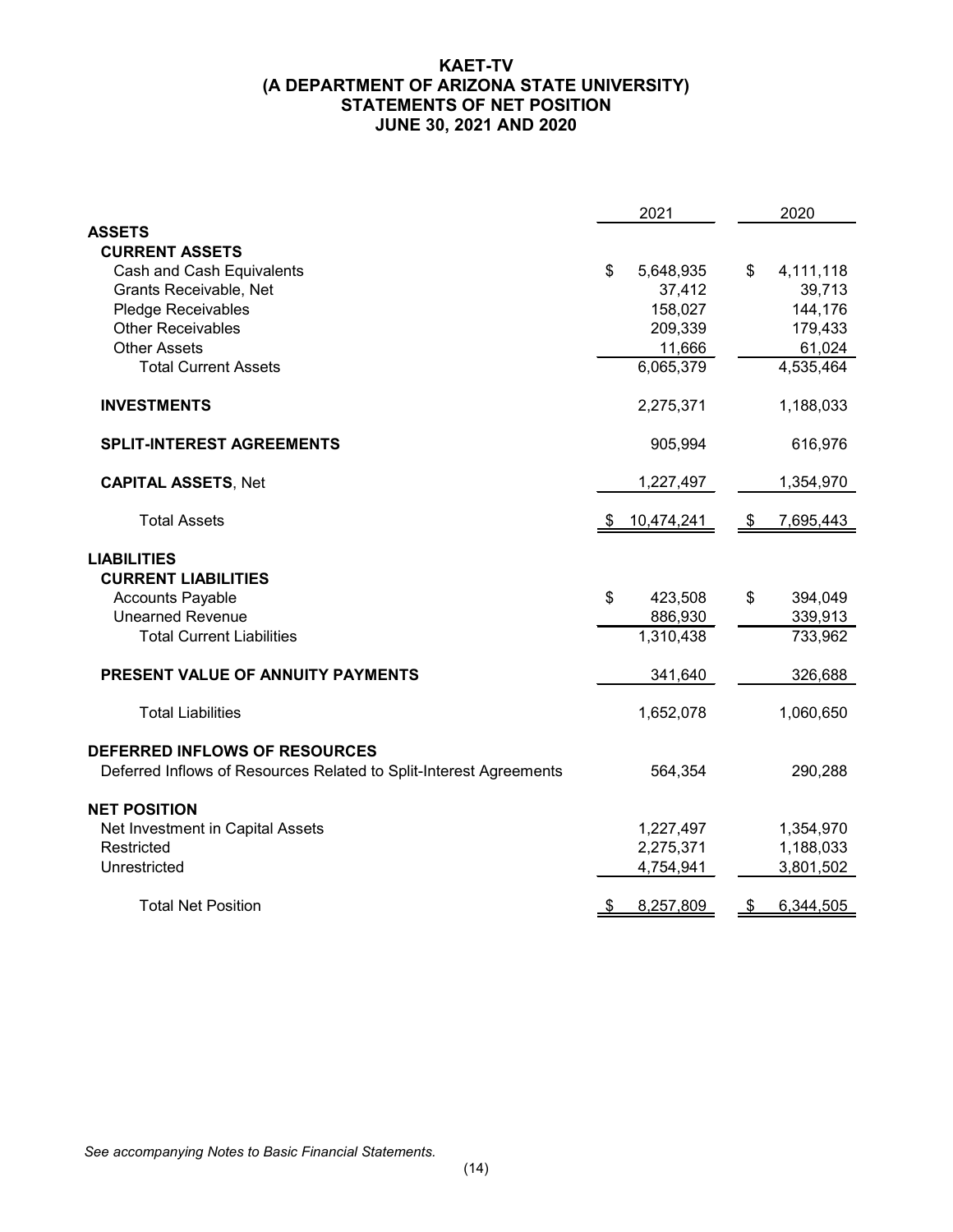## **KAET-TV (A DEPARTMENT OF ARIZONA STATE UNIVERSITY) STATEMENTS OF REVENUES, EXPENSES, AND CHANGES IN NET POSITION YEARS ENDED JUNE 30, 2021 AND 2020**

|                                                          | 2021            | 2020            |
|----------------------------------------------------------|-----------------|-----------------|
| <b>OPERATING REVENUES</b>                                |                 |                 |
| <b>Grants and Contracts</b>                              | \$<br>2,900,768 | \$<br>3,088,815 |
| <b>Program Underwriting</b>                              | 983,928         | 572,905         |
| <b>Total Operating Revenues</b>                          | 3,884,696       | 3,661,720       |
| <b>OPERATING EXPENSES</b>                                |                 |                 |
| Programmatic Expenditures                                | 10,556,866      | 12,651,310      |
| <b>Management and General</b>                            | 3,595,654       | 3,309,328       |
| Fundraising and Membership Development                   | 2,891,253       | 2,396,217       |
| <b>Total Operating Expenses</b>                          | 17,043,773      | 18,356,855      |
| <b>OPERATING LOSS</b>                                    | (13, 159, 077)  | (14, 695, 135)  |
| <b>NONOPERATING REVENUES (EXPENSES)</b>                  |                 |                 |
| Subscription and Membership Income                       | 8,518,789       | 7,320,731       |
| Community Service Grants from the Corporation for Public |                 |                 |
| <b>Broadcasting</b>                                      | 1,946,556       | 1,848,992       |
| Indirect Administrative Support from the University      | 2,265,611       | 2,095,987       |
| Indirect Support from Other Agencies                     | 421,490         | 357,994         |
| General Appropriations from the University               | 332,994         | 488,652         |
| <b>Other Gifts and Nonoperating Revenues</b>             | 1,586,411       | 1,993,512       |
| Investment Income (Loss)                                 | 530             | (9,793)         |
| <b>Total Nonoperating Revenues</b>                       | 15,072,381      | 14,096,075      |
| <b>CHANGES IN NET POSITION</b>                           | 1,913,304       | (599,060)       |
| Net Position - Beginning of Year                         | 6,344,505       | 6,943,565       |
| <b>NET POSITION - END OF YEAR</b>                        | 8,257,809<br>\$ | 6,344,505<br>\$ |

*See accompanying Notes to Basic Financial Statements.*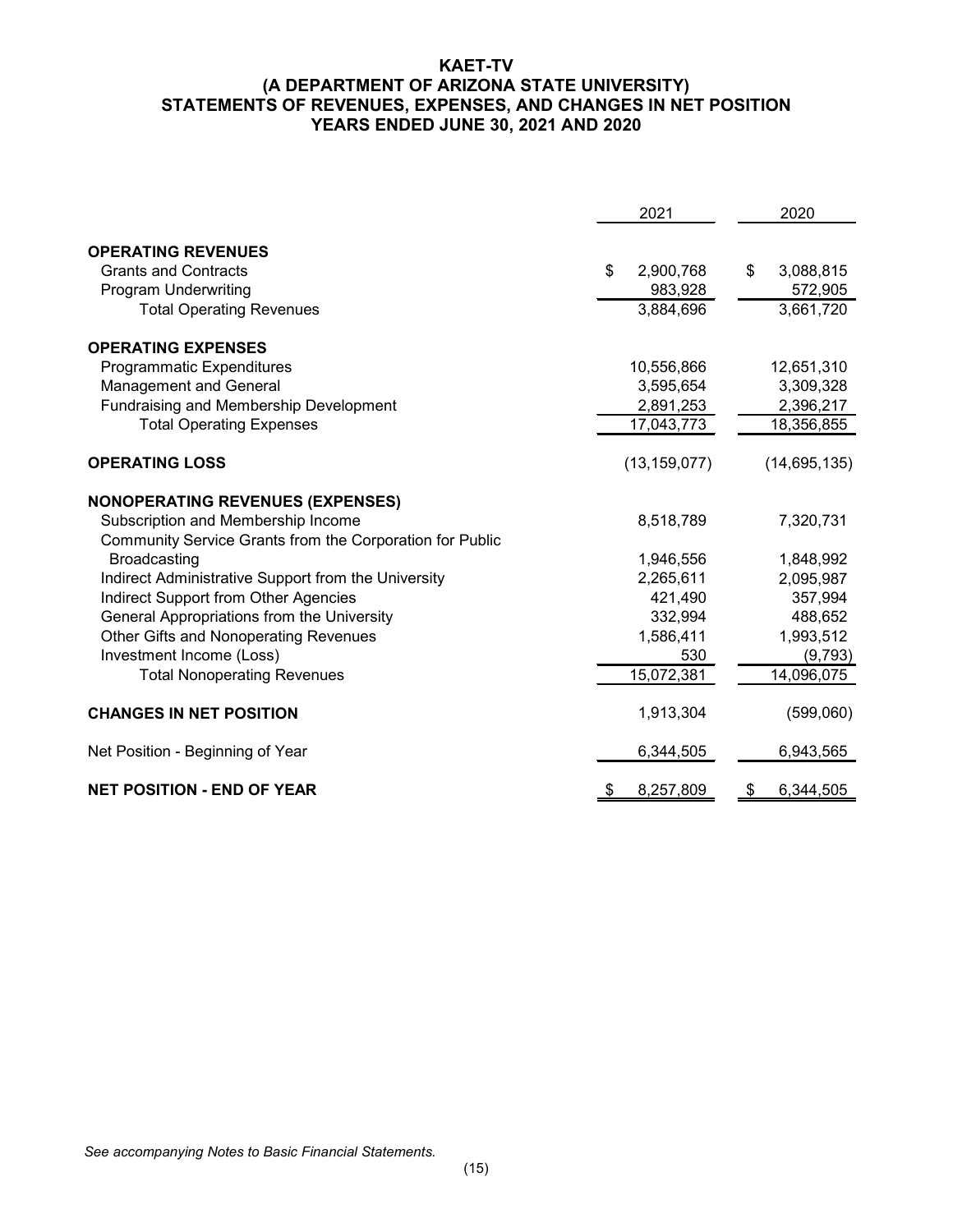### **KAET-TV (A DEPARTMENT OF ARIZONA STATE UNIVERSITY) STATEMENTS OF CASH FLOWS YEARS ENDED JUNE 30, 2021 AND 2020**

|                                                       | 2021            | 2020            |
|-------------------------------------------------------|-----------------|-----------------|
| <b>CASH FLOWS FROM OPERATING ACTIVITIES</b>           |                 |                 |
| <b>Grants and Contract Receipts</b>                   | \$<br>3,724,152 | \$<br>4,783,870 |
| <b>Program Underwriting Receipts</b>                  | 1,003,380       | 988,637         |
| <b>Other Nonoperating Receipts</b>                    | 1,298,494       | 2,076,165       |
| Payments to Employees and Others                      | (14,083,754)    | (15, 649, 877)  |
| Net Cash Used by Operating Activities                 | (8,057,728)     | (7,801,205)     |
| <b>CASH FLOWS FROM NONCAPITAL AND RELATED</b>         |                 |                 |
| <b>FINANCING ACTIVITIES</b>                           |                 |                 |
| Subscription and Membership Income                    | 8,518,789       | 7,320,731       |
| <b>Corporation for Public Broadcasting Grants</b>     | 1,946,556       | 1,848,992       |
| General Appropriations from the University            | 332,994         | 488,652         |
| Net Cash Provided by Noncapital and Related Financing |                 |                 |
| Activities                                            | 10,798,339      | 9,658,375       |
| <b>CASH FLOWS FROM CAPITAL FINANCING ACTIVITIES</b>   |                 |                 |
| <b>Purchases of Capital Assets</b>                    | (118, 456)      | (156, 150)      |
| Sale of Capital Assets                                | 2,470           |                 |
| Net Cash Used by Capital Financing Activities         | (115, 986)      | (156, 150)      |
| <b>CASH FLOWS FROM INVESTING ACTIVITIES</b>           |                 |                 |
| Purchase of Investments                               | (1,087,338)     | (819, 670)      |
| Investment Income                                     | 530             | (9,793)         |
| Net Cash Used by Investing Activities                 | (1,086,808)     | (829, 463)      |
| <b>NET INCREASE IN CASH AND CASH EQUIVALENTS</b>      | 1,537,817       | 871,557         |
| Cash and Cash Equivalents - Beginning of Year         | 4,111,118       | 3,239,561       |
| <b>CASH AND CASH EQUIVALENTS - END OF YEAR</b>        | 5,648,935<br>\$ | \$<br>4,111,118 |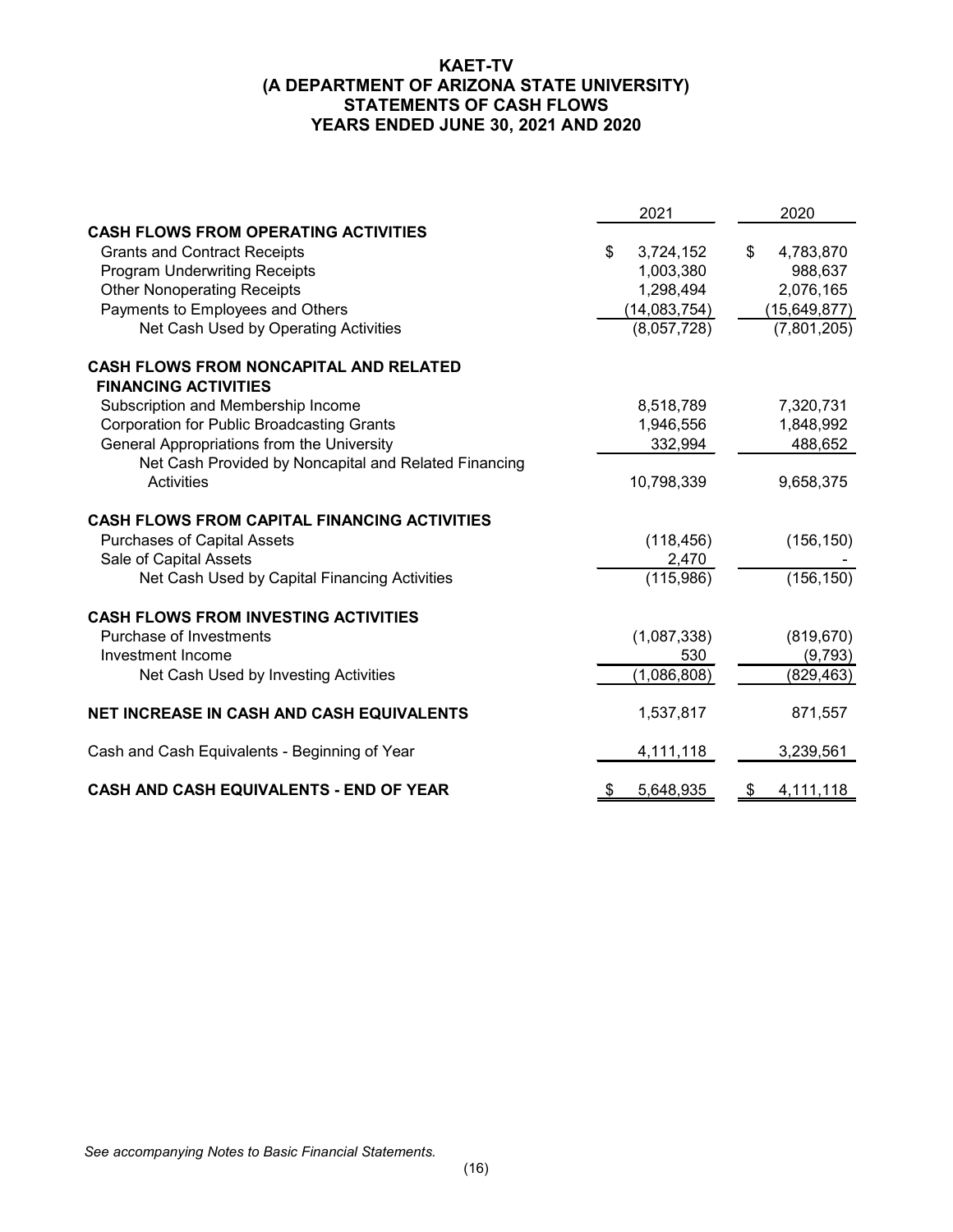### **KAET-TV (A DEPARTMENT OF ARIZONA STATE UNIVERSITY) STATEMENTS OF CASH FLOWS (CONTINUED) YEARS ENDED JUNE 30, 2021 AND 2020**

|                                                          | 2021              | 2020               |
|----------------------------------------------------------|-------------------|--------------------|
| <b>RECONCILIATION OF LOSS FROM OPERATIONS TO NET</b>     |                   |                    |
| <b>CASH USED BY OPERATING ACTIVITIES:</b>                |                   |                    |
| Loss from Operations                                     | \$(13, 159, 077)  | \$(14,695,135)     |
| Adjustment to Reconcile Loss from Operations to Net Cash |                   |                    |
| Used by Operating Activities:                            |                   |                    |
| Depreciation                                             | 243,459           | 232,224            |
| Indirect Administrative Support from the University      | 2,265,611         | 2,095,987          |
| Indirect Support from Other Agencies                     | 421,490           | 357,994            |
| <b>Other Nonoperating Receipts (Expenses)</b>            | 1,298,494         | 2,076,165          |
| Changes in:                                              |                   |                    |
| <b>Grants Receivable</b>                                 | 2,301             | 1,519,346          |
| <b>Other Receivables</b>                                 | (29,906)          | 384,620            |
| <b>Other Assets</b>                                      | 49,358            | 31,112             |
| <b>Accounts Payable</b>                                  | 29,459            | 20,773             |
| <b>Unearned Revenue</b>                                  | 547,017           | 302,599            |
| Deferred Inflows of Resources                            | 274,066           | (126, 890)         |
| Net Cash Used by Operating Activities                    | (8,057,728)       | (7,801,205)<br>\$. |
| SUPPLEMENTAL DISCLOSURES OF NONCASH ITEMS                |                   |                    |
| Unrealized Investment Gain (Loss)                        |                   | 15,537             |
|                                                          |                   |                    |
| Indirect Administrative Support from the University      | 2,265,611<br>- \$ | 2,095,987<br>\$    |
| Indirect Support from Other Agencies                     | 421,490           | 357,994<br>-5      |
| <b>Charitable Gift Annuities Contributed</b>             |                   | 105,246            |
|                                                          |                   |                    |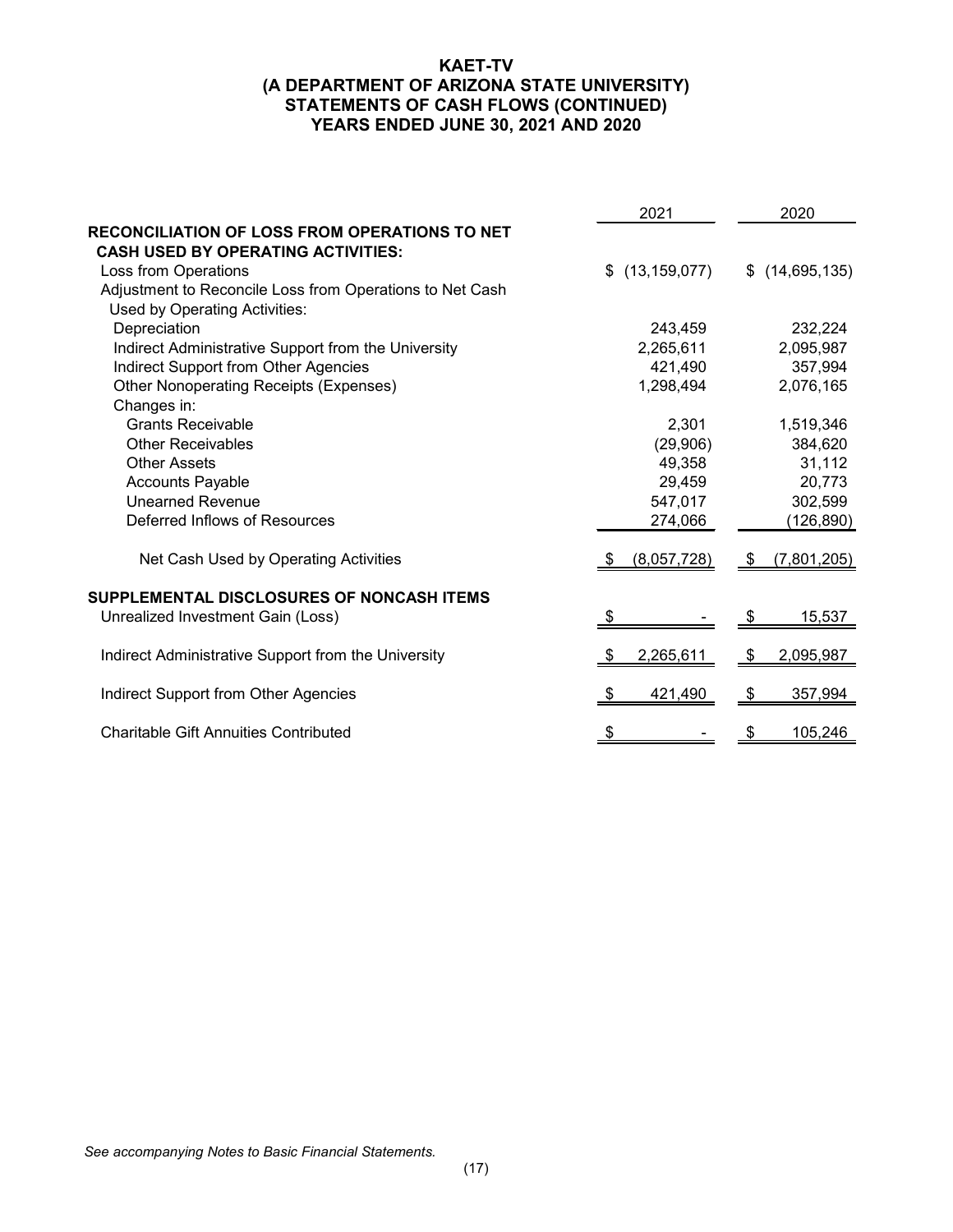# **NOTE 1 SUMMARY OF SIGNIFICANT ACCOUNTING POLICIES**

## **Station Operations**

KAET-TV (the Station) is a department of and is operated by Arizona State University (the University) under a license granted by the Federal Communication Commission to the Arizona Board of Regents. The University provides facilities and other financial support to the Station. The University also acts as a collection and disbursement agent on behalf of the Station.

The financial statements of the Station include the financial activities of Arizona School Services through Educational Technology (ASSET). ASSET functions as a sub-unit of the Station. The Station and the University serve as fiscal agents for ASSET.

These financial statements present only a selected portion of the telecommunication activities of the University. As such they are not intended to and do not present either the financial position, results of operations, or changes in net position of the University as a whole.

A summary of the Station's more significant accounting policies follows.

### **Measurement Focus, Basis of Accounting and Financial Statement Presentation**

The accompanying financial statements have been prepared in conformity with accounting principles generally accepted in the United States of America (GAAP) as applied to governmental units and the Financial Reporting Guidelines published by the Corporation for Public Broadcasting (CPB) unless those pronouncements conflict with the Government Accounting Standards Board (GASB) pronouncements. The GASB is the accepted standard setting body for establishing governmental accounting and financial reporting principles.

The financial statements are reported using the economic resources measurement focus and the accrual basis of accounting. Revenues are recorded when earned and expenses are recorded when a liability is incurred, regardless of the timing of the related cash flows. Grants and similar items are recognized as revenue as soon as all eligibility requirements imposed by the provider have been met. Contributions are recognized as revenue when made.

### **Operating Revenues and Expenses**

The Station distinguishes operating revenues and expenses from nonoperating items. Operating revenues and expenses generally result from exchange or exchange-like transactions in connection with the Station's principal ongoing operations. Other revenues such as University appropriations and gifts, are not considered generated from operations and are reported as nonoperating revenues and expenses.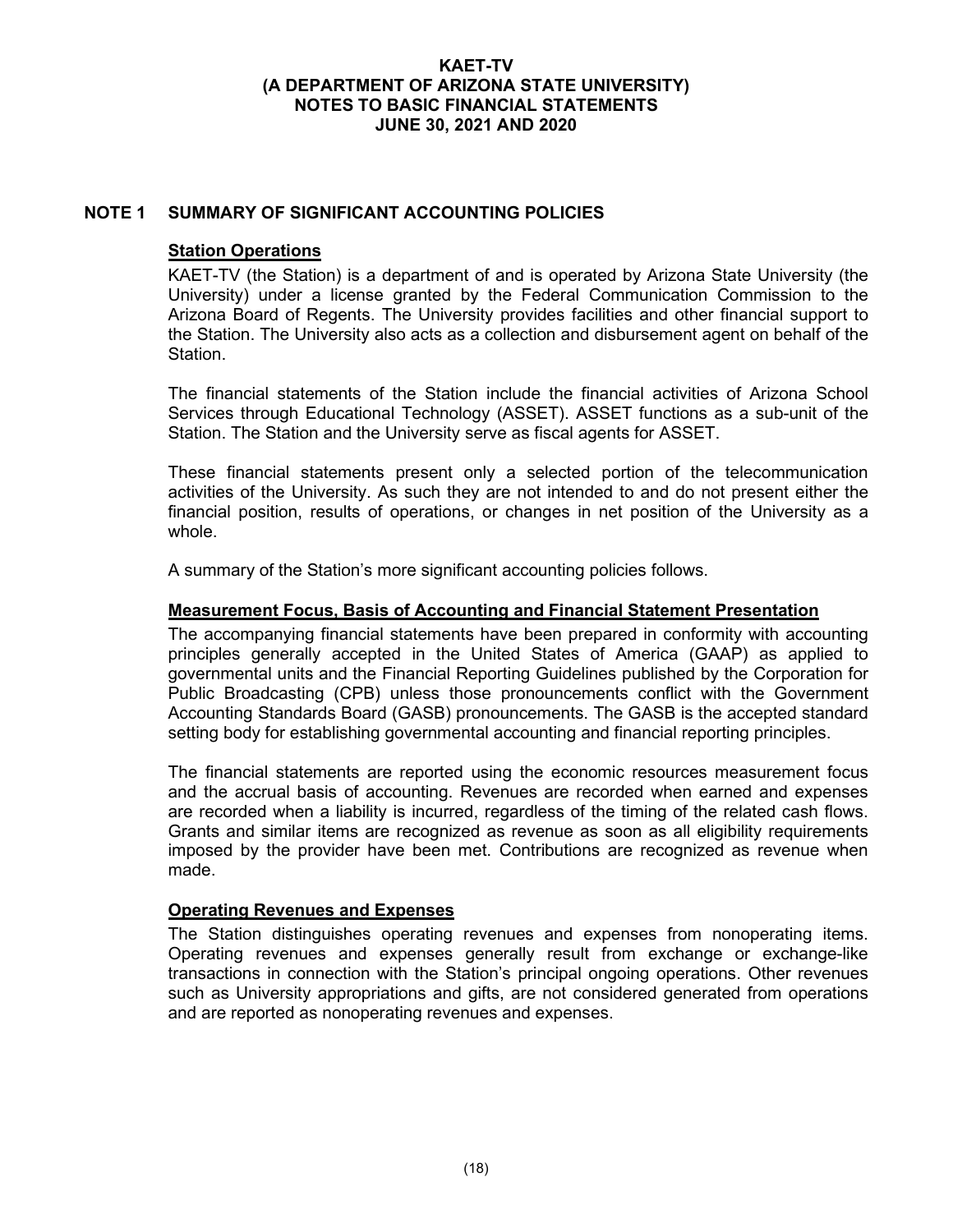# **NOTE 1 SUMMARY OF SIGNIFICANT ACCOUNTING POLICIES (CONTINUED)**

## **Revenue Recognition**

Federal grants, contracts and appropriations, and nongovernmental grants and contracts are accounted for as exchange transactions and are recorded as operating revenue when earned. Advances in excess of costs incurred under grants and contracts are deferred and recognized as revenue when the related expense is incurred. Revenue related to program underwriting is recognized as unrestricted operating revenue in the period the agreement is executed.

### **Use of Estimates in the Preparation of Financial Statements**

The preparation of financial statements in conformity with accounting principles generally accepted in the United States of America requires management to make a number of estimates and assumptions that affect the reported amounts of assets and liabilities and disclosure of contingent assets and liabilities at the date of the financial statements. Such estimates and assumptions affect the reported amounts of revenues and expenses during the reporting period. On an ongoing basis, the Station evaluates its estimates and assumptions based upon historical experience and various other factors and circumstances. Management believes that its estimates and assumptions are reasonable in the circumstances; however, actual results may differ from these estimates under different future conditions.

# **Statutory and Board of Regents' Policies**

Arizona Revised Statutes (Statutes) require that deposits of the University not covered by the Federal Deposit Insurance Corporation, be secured through participation in state of Arizona Collateral Pool administered by the State Treasurer's office which holds pledged collateral of at least 102% of uninsured deposits in eligible depositories. Further policy regarding deposits is provided by the Arizona Board of Regents (ABOR).

The Statutes do not specifically address investment policy of the universities, rather ABOR policy governs in this area. ABOR policy requires that each university arrange for the safekeeping of securities by a bank or other financial institutions approved by ABOR. The ABOR and University investment policies applicable to University investments are consistent with the scope of the Arizona State Treasurer's authorizing statutes and investment policy.

ABOR policy addresses requirements for concentration of credit risk and interest rate risk, but neither ABOR policy nor the Statutes include any specific requirements on foreign currency risk for investments of the universities.

The state of Arizona Board of Investment provides oversight for the state of Arizona Treasurer's pools. The fair value of a participant's portion in the pool approximates the value of that participant's pool shares and the participant's shares are not identified with specific investments.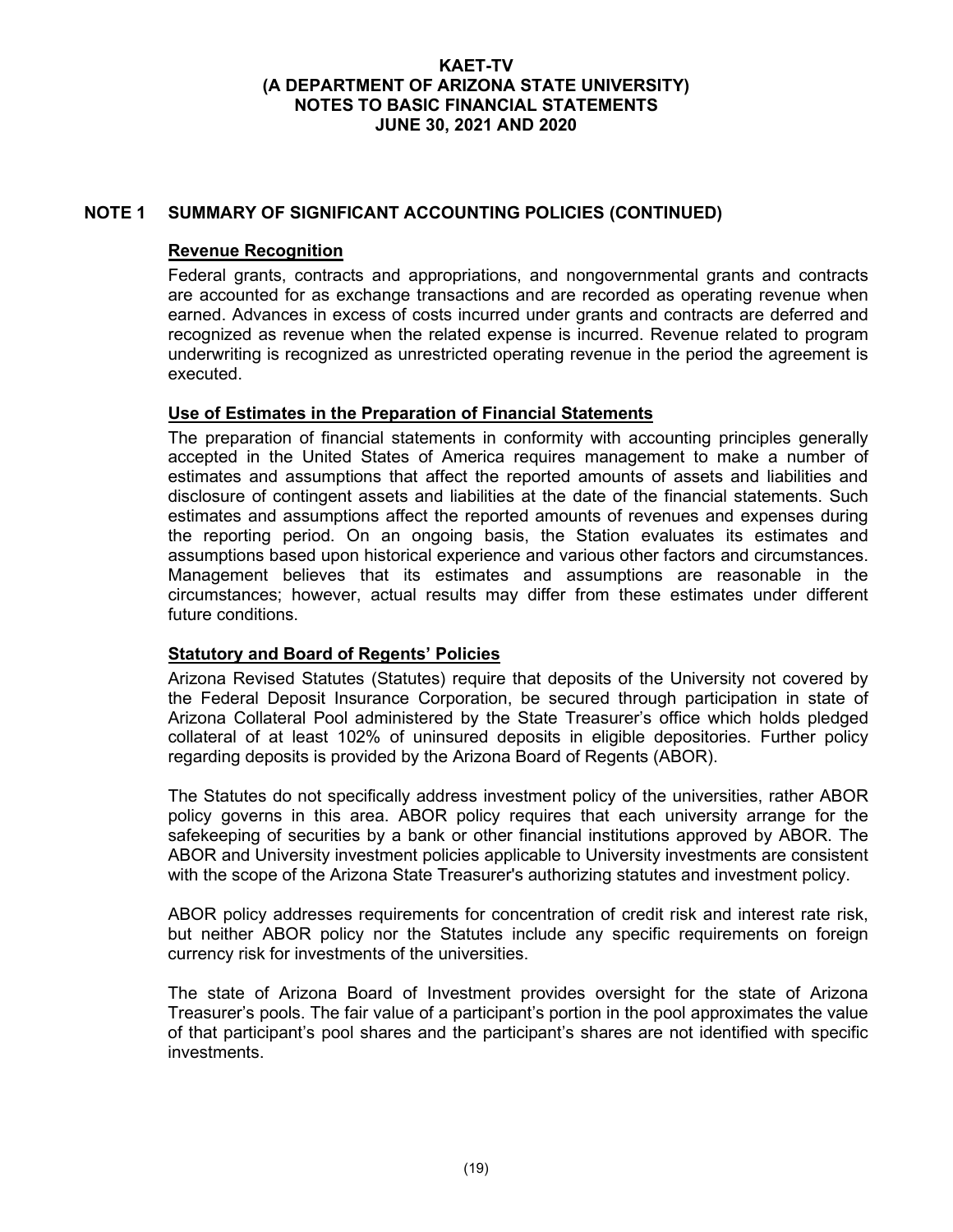# **NOTE 1 SUMMARY OF SIGNIFICANT ACCOUNTING POLICIES (CONTINUED)**

### **Cash and Cash Equivalents**

The Station considers all highly liquid investments with an original maturity of three months or less to be cash equivalents. The University holds excess cash collected over cash disbursed for the Station on demand and, accordingly, is considered cash and cash equivalents for purposes of reporting cash flows. Cash and cash equivalents on deposit (deficit) with the University totaled \$1,907,394 and \$1,669,723 at June 30, 2021 and 2020, respectively.

The Arizona State University Foundation (the ASU Foundation) collects and holds cash for the Station. These amounts are due on demand and, accordingly, are considered cash and cash equivalents for purposes of reporting cash flows. Cash and cash equivalents held by the ASU Foundation totaled \$3,741,541 and \$2,441,395 at June 30, 2021 and 2020, respectively.

### **Investments**

Investments for the Station are held by the ASU Foundation as endowments in a pooled investment fund (Pool). The Station's investments are maintained separately on the financial system of the ASU Foundation and receive a proportional share of the Pool activity. As such, the ASU Foundation owns the assets of the Pool; the Department has an interest in the Pool, which is considered an external investment pool to the University. The Pool invests in a variety of asset classes, including common stock, fixed-income, foreign investments, private equity and hedge funds. The fair value of the Department's position in the Pool is based on the Department's proportionate share of the Pool, which is marked-to-market monthly. Amounts held by the ASU Foundation recorded at fair value totaled \$2,275,371 and \$1,188,033 at June 30, 2021 and 2020, respectively, and are a restricted component of net position.

#### **Unearned Revenue**

Operating funds restricted by the grantor or other outside party for particular operating purposes are deemed to be earned and reported as revenues when the Station has incurred expenditures in compliance with the specific restrictions. Unearned revenue also includes amounts received for underwriting of which acknowledgment of the underwriter on air has not been completed. Such amounts received but not yet earned are reported as unearned revenue.

#### **Subscription and Membership Income**

Subscription and membership income is recognized as income when it is received.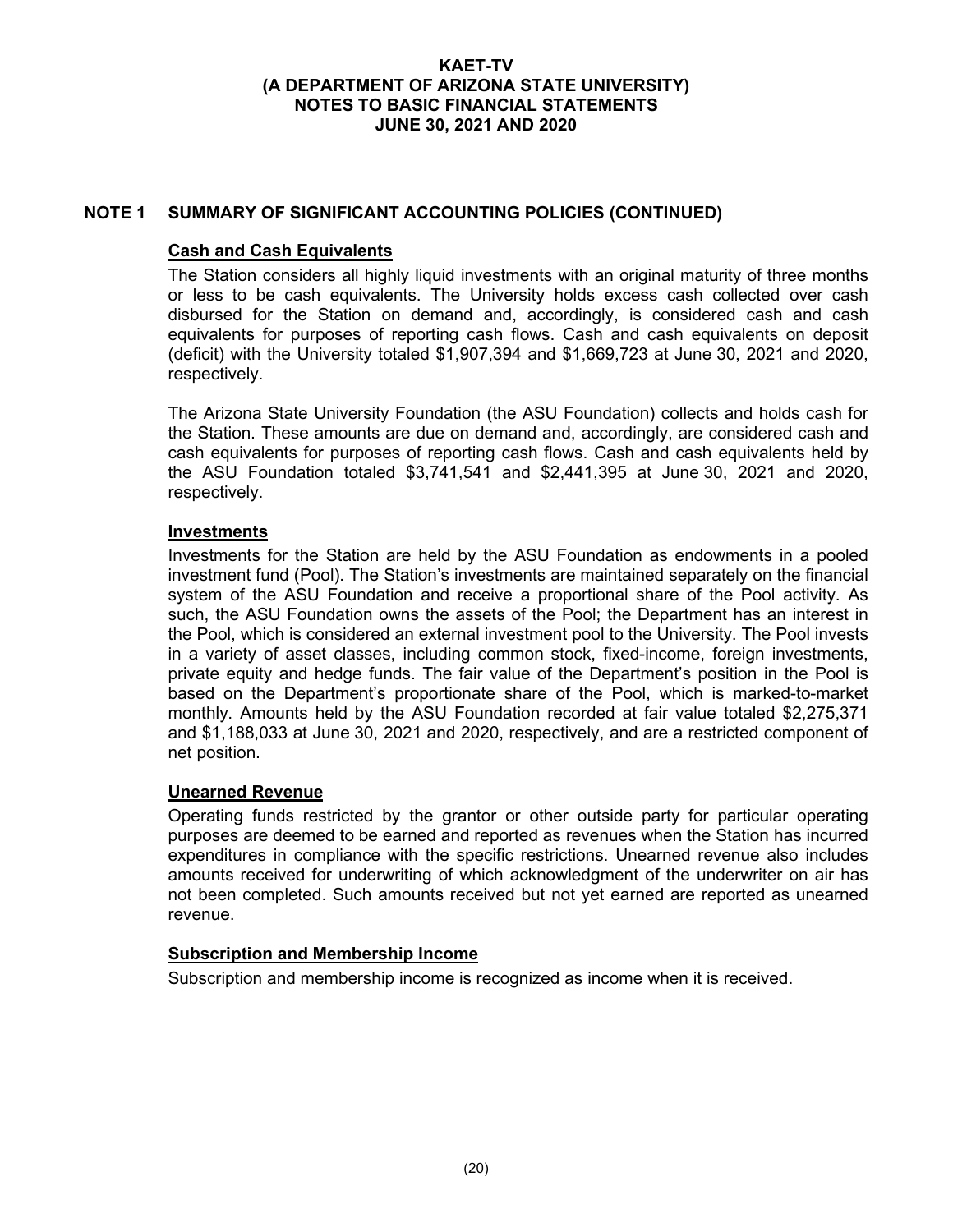# **NOTE 1 SUMMARY OF SIGNIFICANT ACCOUNTING POLICIES (CONTINUED)**

# **Capital Assets**

Purchased capital assets are initially recorded at cost and donated capital assets are recorded at acquisition value on the date of donation. Depreciation is calculated using the straight-line method over the assets' estimated useful lives. Capital assets of furniture, vehicles, and equipment are defined as assets with an initial, individual cost of more than \$5,000 and estimated useful lives ranging from 5 to 15 years. The costs of normal maintenance and repairs that do not add to the value of the asset or materially extend asset lives are not capitalized.

# **In-Kind Contributions and Indirect Administrative Support**

In-kind contributions and indirect administrative support from the University are recorded at estimated fair values based upon methodology developed by the Corporation for Public Broadcasting as revenue and expense in the accompanying statements of revenues, expenses, and changes in net position. Administrative support from the University consists of allocated institutional and physical plant expense incurred by the University in support of the Station.

### **Pledges and Estate Receivables**

Legally enforceable pledges and estates are recorded as receivables, net of an allowance for uncollectible pledges and estates based on past collection experience. Unless designated for use in future periods, unrestricted pledges and estates are recorded as revenue in the statements of revenues, expenses, and changes in net position when made.

# **Receivables**

Receivables are stated at the amount management expects to collect. Management provides for probable uncollectible accounts through a charge to operations and an increase to a valuation allowance account based on its assessment of the current status of individual balances. Balances that are still outstanding after management has used reasonable collection efforts are written off through a decrease to the valuation allowance account and a reduction to the receivables. Management considers receivables at June 30, 2021 and 2020, to be fully collectible and, accordingly, an allowance for doubtful accounts is not deemed necessary.

#### **Program Rights**

Program rights purchased by the Station are expensed when purchased.

### **Deferred Outflows and Inflows of Resources**

The Station recognizes the consumption of net position that is applicable to a future reporting period as deferred outflows of resources. The Station recognizes the acquisition of net position that is applicable to a future reporting period as deferred inflows of resources. Reported amounts are related to the requirements of accounting and financial reporting for irrevocable split-interest agreements.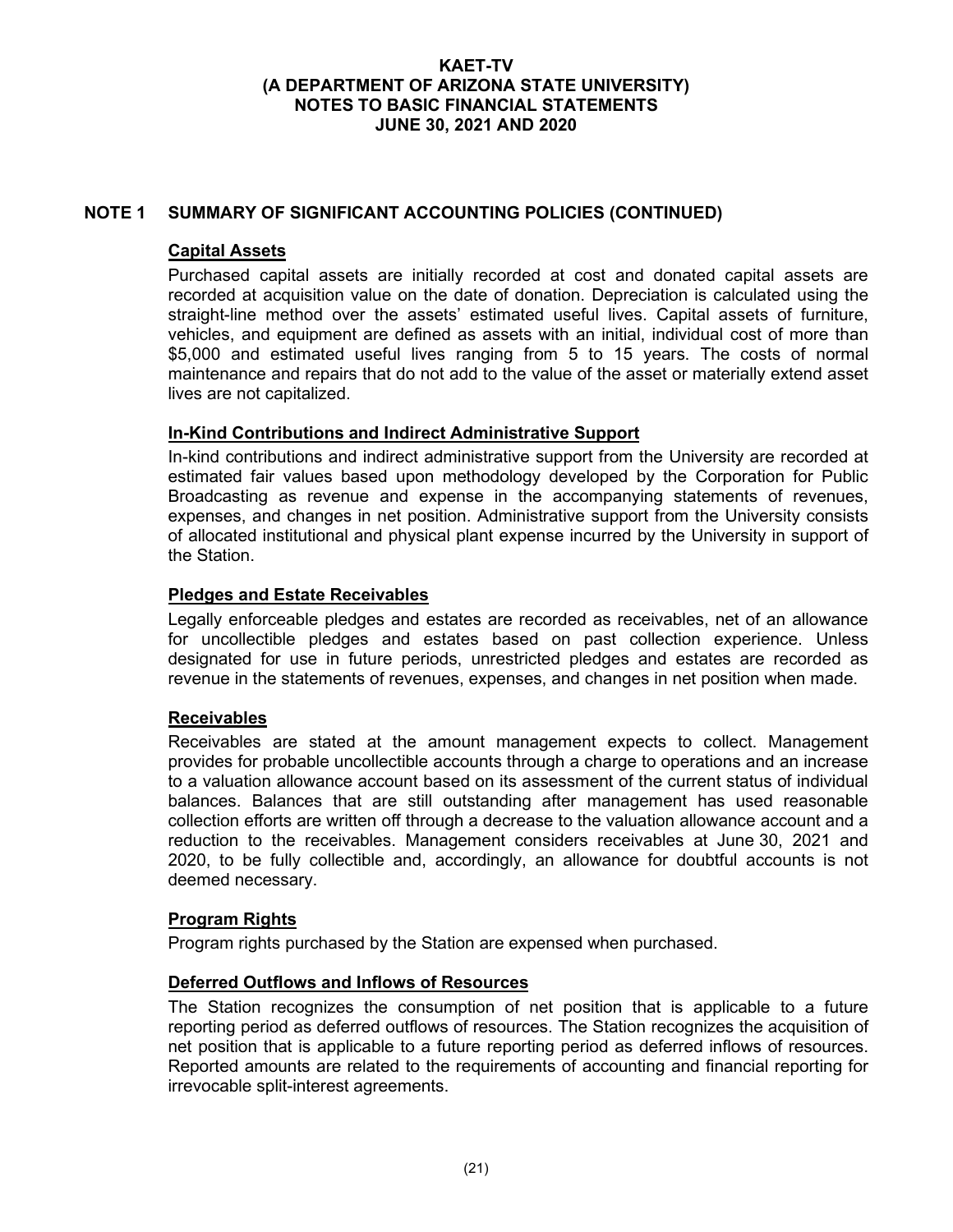## **NOTE 1 SUMMARY OF SIGNIFICANT ACCOUNTING POLICIES (CONTINUED)**

#### **Expenses**

When an expense is incurred that can be paid from either restricted or unrestricted resources, KAET-TV's follows the University's policy which is to allow the department incurring the expense to determine the appropriate funding source. Factors used by departments to determine which resources to use include relative priorities of the department in accordance with the University's strategic initiatives, externally imposed matching requirements of certain restricted funds, and any pertinent lapsing provisions of the available restricted or unrestricted funding resources. Major capital purchases are many times split funded from multiple restricted and unrestricted funding sources.

#### **Income Taxes**

The University has received approval for tax-exempt status from the Internal Revenue Service and is also exempt from state income taxes. As a department of the University, the Station is not subject to corporate income taxes.

#### **Economic Dependence**

The Station is dependent upon funding from the Corporation for Public Broadcasting, the University, underwriters, and contributors.

# **NOTE 2 DEPOSITS AND INVESTMENTS**

At June 30, 2021 and 2020, the Station's deposits totaling \$5,648,935 and \$4,111,118, respectively, were held by both the University and ASU Foundation. At June 30, 2021 and 2020, the Station's investments totaling \$2,275,371 and \$1,188,033, respectively, were pooled with ASU Foundation investments. The ASU Foundation invests in U.S. Treasury, U.S. Agencies, commercial paper, corporate bonds, and equities. A summary of the University's risk policies for deposits and investments follows:

#### **Concentrations of Credit Risk**

Other than United States Treasury securities and other federal agency securities, which can represent greater than 5% of total investments, University policy limits investment in a single issuer to 5% or less of the fair value of the total investment portfolio. Cash balances are deposited with the University and ASU Foundation. Some balances are pooled with other ASU Foundation funds and commonly invested. Financial instruments that potentially subject the Station to concentrations of credit risk consist of cash deposits in bank and other financial institutions held by the University and ASU Foundation on behalf of the Station. Deposits in excess of the Federal Deposit Insurance Corporation (FDIC) insurance coverage limit of \$250,000 and the Securities Investors Protection Corporation (SIPC) of \$100,000 are exposed to loss in the event of nonperformance by the financial institution.

At June 30, 2021 and 2020, and at times during the years then ended, those cash deposits were in excess of FDIC and SIPC insurance coverage. The University's cash on deposit in excess of insurance coverage is secured through participation in the state of Arizona Collateral Pool.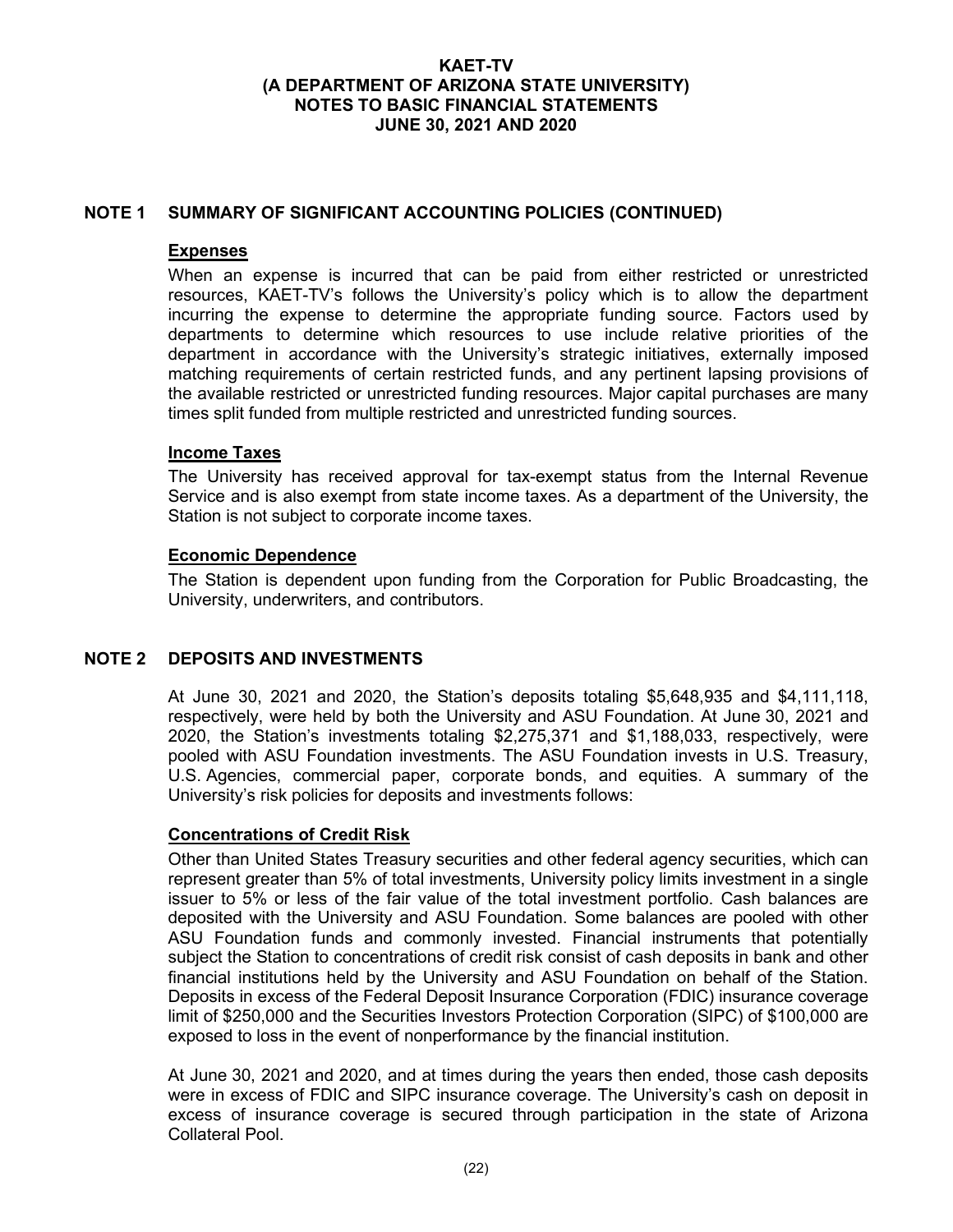# **NOTE 2 DEPOSITS AND INVESTMENTS (CONTINUED)**

## **Interest Rate Risk**

ABOR and University policies do not limit the overall maturity of the investments held by the operating fund; however, the operating fund investment policy includes guidelines addressing diversification and liquidity.

# **Credit Risk**

With regard to credit risk, ABOR policy requires that negotiable certificates of deposit, corporate bonds, debentures and notes, bankers acceptances and state of Arizona bonds carry a minimum BBB or better rating from Standard and Poor's Rating Service or Baa or better rating from Moody's Investors Service; and that commercial paper be rated by at least two nationally recognized statistical rating organizations (NRSROs) and be of the two highest rating categories for short-term obligations of at least two of the NRSROs.

### **Custodial Credit Risk – Deposits**

In the case of deposits, this is the risk that in the event of bank failure, the Station's deposits may not be returned to it. University policy for its operating funds requires collateralization for all certificates of deposit and repurchase agreements. Beyond this requirement and those established by Statute or the Board, the University does not have a policy that specifically addresses custodial credit risk. As of June 30, 2021, \$3,741,541 of the Station's bank balances with the ASU Foundation was exposed to custodial credit risk because the amounts were not insured or collateralized. As of June 30, 2020, \$2,441,395 of the Station's bank balances with the ASU Foundation was exposed to custodial credit risk because the amounts were not insured or collateralized.

# **Custodial Credit Risk – Investments**

For an investment, this is the risk that in the event of failure of the counterparty, the Station will not be able to recover the value of its investments or collateral securities that are in the possession of an outside party. University policy for its operating funds requires collateralization for all certificates of deposit and repurchase agreements. Beyond this requirement and those established by Statute or ABOR, the University does not have a policy that specifically addresses custodial credit risk. The Station's investments are pooled with the ASU Foundation's investments. As of June 30, 2021 and 2020, \$2,275,371 and \$1,188,033, respectively, of the Station's investments are exposed to custodial credit risk in that separate pertinent identifying information has not been obtained from the ASU Foundation.

#### **Foreign Currency Risk**

Operating funds may not be invested in foreign-denominated securities.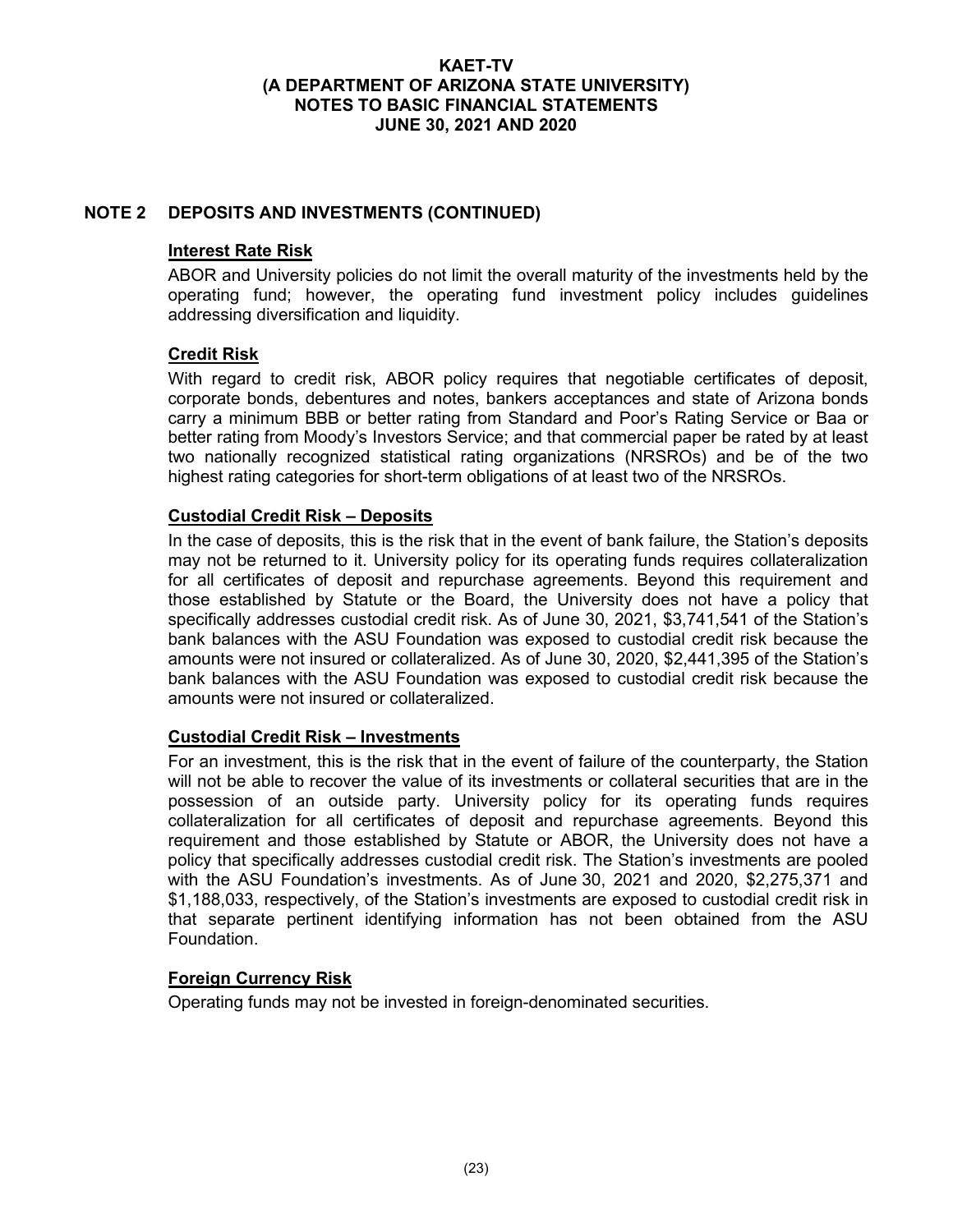# **NOTE 3 CAPITAL ASSETS**

Capital assets consist of the following for the years ended June 30, 2021 and 2020:

|                                                                               | 2021            |                |                    |                 |  |  |  |  |  |  |  |
|-------------------------------------------------------------------------------|-----------------|----------------|--------------------|-----------------|--|--|--|--|--|--|--|
|                                                                               | Beginning       | Ending         |                    |                 |  |  |  |  |  |  |  |
|                                                                               | <b>Balance</b>  | Additions      | <b>Retirements</b> | <b>Balance</b>  |  |  |  |  |  |  |  |
| Depreciable Assets:                                                           |                 |                |                    |                 |  |  |  |  |  |  |  |
| Transmission Antenna and Tower<br>Studio and Other Broadcast Equipment        | 4.179.099<br>\$ | \$             | \$                 | 4.179.099<br>\$ |  |  |  |  |  |  |  |
| and Furniture and Fixtures                                                    | 7,923,953       | 118,456        | (2,746)            | 8,039,663       |  |  |  |  |  |  |  |
| <b>Building Improvements</b>                                                  | 23              |                |                    | 23              |  |  |  |  |  |  |  |
| <b>Total Depreciable Assets</b>                                               | 12,103,075      | 118,456        | (2,746)            | 12,218,785      |  |  |  |  |  |  |  |
| Accumulated Depreciation:                                                     |                 |                |                    |                 |  |  |  |  |  |  |  |
| Equipment                                                                     | (10, 748, 082)  | (243, 459)     | 276                | (10,991,265)    |  |  |  |  |  |  |  |
| <b>Building Improvements</b>                                                  | (23)            |                |                    | (23)            |  |  |  |  |  |  |  |
| <b>Total Accumulated Depreciation</b>                                         | (10,748,105)    | (243,459)      | 276                | (10,991,288)    |  |  |  |  |  |  |  |
| Capital Assets, Net                                                           | 1,354,970       | (125,003)<br>S | (2,470)<br>\$      | 1,227,497<br>S  |  |  |  |  |  |  |  |
|                                                                               |                 | 2020           |                    |                 |  |  |  |  |  |  |  |
|                                                                               | Beginning       | Ending         |                    |                 |  |  |  |  |  |  |  |
|                                                                               | <b>Balance</b>  | Additions      | Retirements        | <b>Balance</b>  |  |  |  |  |  |  |  |
| Depreciable Assets:                                                           |                 |                |                    |                 |  |  |  |  |  |  |  |
| <b>Transmission Antenna and Tower</b><br>Studio and Other Broadcast Equipment | 4,179,099<br>\$ | \$             | \$                 | 4,179,099<br>\$ |  |  |  |  |  |  |  |
| and Furniture and Fixtures                                                    | 7,767,803       | 156,150        |                    | 7,923,953       |  |  |  |  |  |  |  |
| <b>Building Improvements</b>                                                  | 23              |                |                    | 23              |  |  |  |  |  |  |  |
| <b>Total Depreciable Assets</b>                                               | 11,946,925      | 156,150        |                    | 12,103,075      |  |  |  |  |  |  |  |
|                                                                               |                 |                |                    |                 |  |  |  |  |  |  |  |

| Accumulated Depreciation:             |                |            |                          |              |
|---------------------------------------|----------------|------------|--------------------------|--------------|
| Equipment                             | (10, 515, 858) | (232, 224) | $\overline{\phantom{0}}$ | (10,748,082) |
| <b>Building Improvements</b>          | (23)           |            | $\overline{\phantom{0}}$ | (23)         |
| <b>Total Accumulated Depreciation</b> | (10,515,881)   | (232.224)  | $\overline{\phantom{0}}$ | (10,748,105) |
|                                       |                |            |                          |              |
| Capital Assets, Net                   | 1.431.044      | (76.074)   | ۰                        | 1.354.970    |

Depreciation expense was \$243,459 and \$232,224 for the years ended June 30, 2021 and 2020, respectively.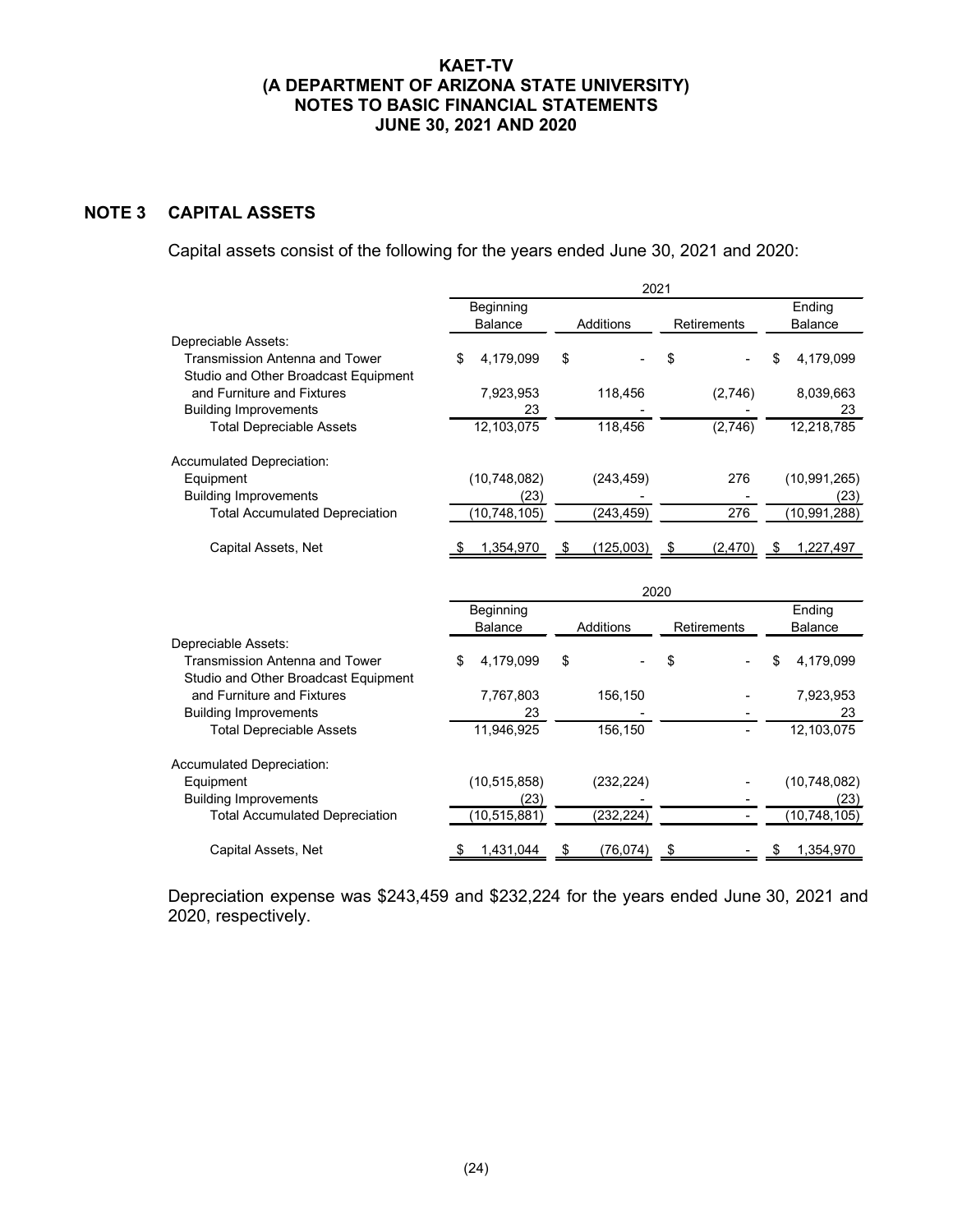### **NOTE 4 OPERATING LEASE**

The Station subleases transmission facilities for a monthly rental charge subject to increases by positive percentage increases of the National All Items, All Urban Consumer Price Index calculated by the United States Government Bureau of Labor Statistics. The operating lease was renewed in fiscal 2012 for a term of five years and expired on June 30, 2017. The lease renewal terms are in negotiation. The lease is currently month to month until the agreements are finalized.

Rental expense totaled \$197,097 and \$197,266 for the years ended June 30, 2021 and 2020, respectively. In the normal course of business, operating leases are generally renewed or replaced by other leases.

# **NOTE 5 SPLIT-INTEREST AGREEMENTS**

The Station is the beneficiary of 13 charitable remainder trusts directed to the ASU Foundation. The charitable remainder trusts provide for the payment of distributions to the grantor or other designated beneficiaries over the trust's term (usually the designated beneficiary's lifetime). At the end of the trust's term, the remaining assets are available for the Station's use. The portion of the trust attributable to the present value of the future benefits to be received by the Station is recorded as deferred inflows of resources until termination of the agreement at which time the amount will be recorded as a contribution. Investments held in the charitable remainder trusts are reported at fair value. On an annual basis, the Station revalues the liability to make distributions to the designated beneficiaries based on actuarial assumptions. Adjustments to reflect the valuation of the present value of the estimated annuity payments and changes in actuarial assumptions are recognized as adjustments to deferred inflows of resources. The present value of the estimated annuity payments was calculated using a discount rate of 3.4% as of June 30, 2021 and 2020.

# **NOTE 6 TRANSACTIONS WITH AFFILIATED ENTITIES**

The Station received indirect support from the University of \$2,265,611 in 2021 and \$2,428,100 in 2020 based upon the methodology developed by the Corporation for Public Broadcasting. The Station also received state appropriations for operating, personal services and employee-related reimbursements from the University of \$488,652 and \$1,057,329 in 2021 and 2020, respectively, all of which are reported as an increase in unrestricted net position. The Station operates out of a building owned by ASU and does not pay rent.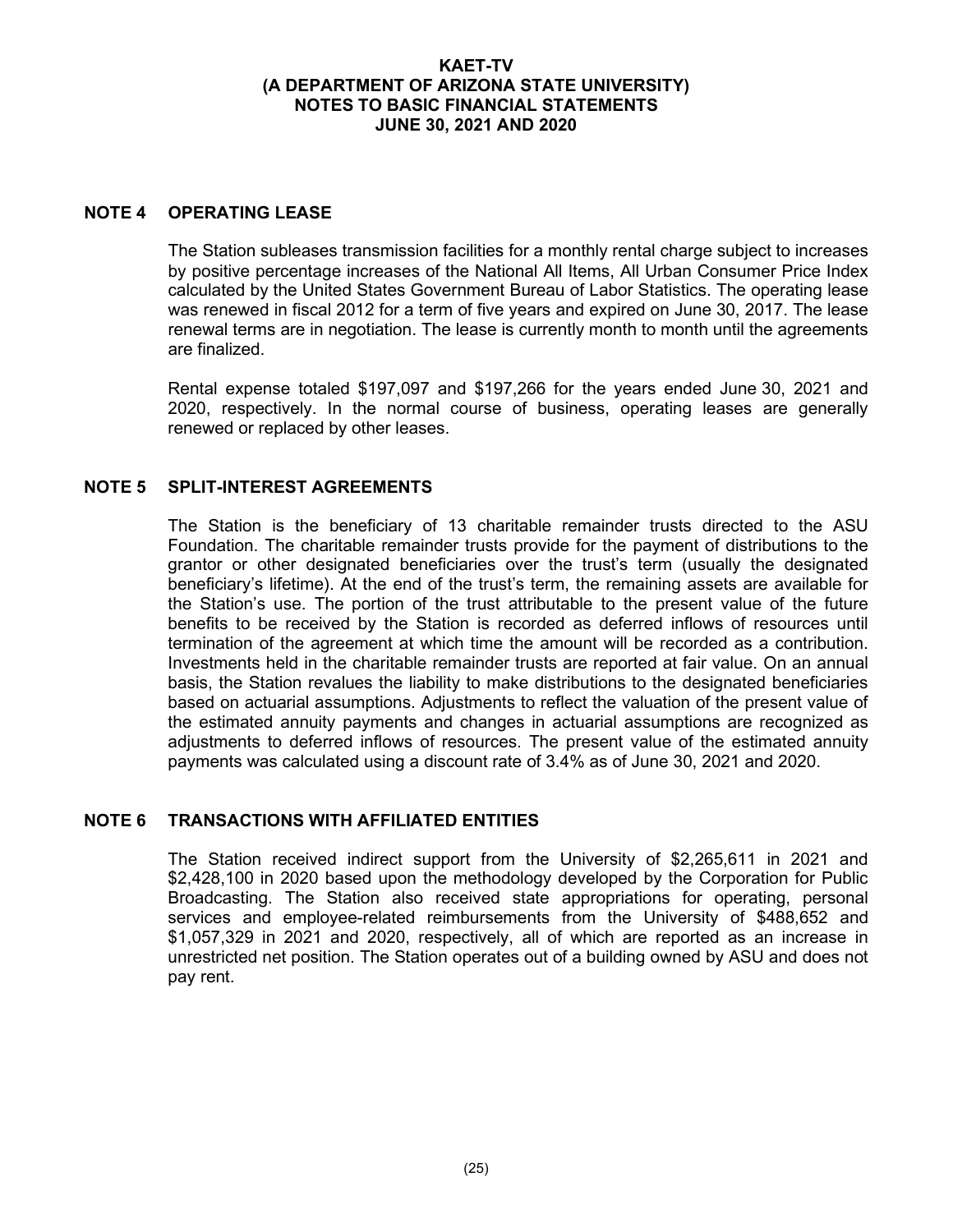### **NOTE 7 COMMITMENTS**

In 1992, the Station entered into a joint use agreement with Maricopa Community Colleges to operate a classical FM radio station, KBAQ, which commenced operations in 1993. For the years ended June 30, 2021 and 2020, KBAQ recognized \$84,742 and \$77,186, respectively, in revenue, which is recorded as grants and contracts. In addition, the Station contributed \$323,812 in 2021 and \$323,817 in 2020 to fund KBAQ operations for the years then ended. These funds are recorded in programmatic expenditures.

#### **NOTE 8 RETIREMENT PLAN**

Full-time, permanent employees of the University are, in general, required to be members of an authorized retirement program. The programs are funded through payroll deductions from covered employees' gross earnings and amounts contributed by the University. In general, employees' rights vest after five years of service under all plans. University contributions of, and interest forfeited by, employees who leave employment before five years of service are used to reduce the University's future period contribution requirements.

Benefit eligible employees of the University are covered by the Arizona State Retirement System (ASRS), a defined benefit retirement plan. The ASRS is a multiemployer, costsharing pension plan providing death, and retirement benefits based on a combination of years of service and average monthly earnings, as defined. The ASRS issues a publicly available financial report that includes its financial statements and required supplementary information.

The actuarially determined contributions rate as required by statute for both employees and employers was 11.80% of compensation for fiscal year 2021, comprised of 11.64% for retirement and 0.16% for long-term disability. The actuarially determined contributions rate as required by statute for both employees and employers was 11.80% of compensation for fiscal year 2019, comprised of 11.64% for retirement and 0.16% for long-term disability. The Station's retirement plan expense for this plan was \$342,278 in 2021, \$362,620 in 2020, and \$322,435 in 2019.

The University also offers pension benefits for eligible faculty, academic professionals, certain university staff, and administrative staff via a defined contribution plan. The benefits of the defined contribution plan depend solely on amounts contributed to the plan plus investment earnings. State statute requires that both the employee and the University contribute an amount equal to 7% of the employee's base salary. The Station's retirement plan expense for this plan was \$139,450 in 2021, \$122,310 in 2020, and \$95,120 in 2019.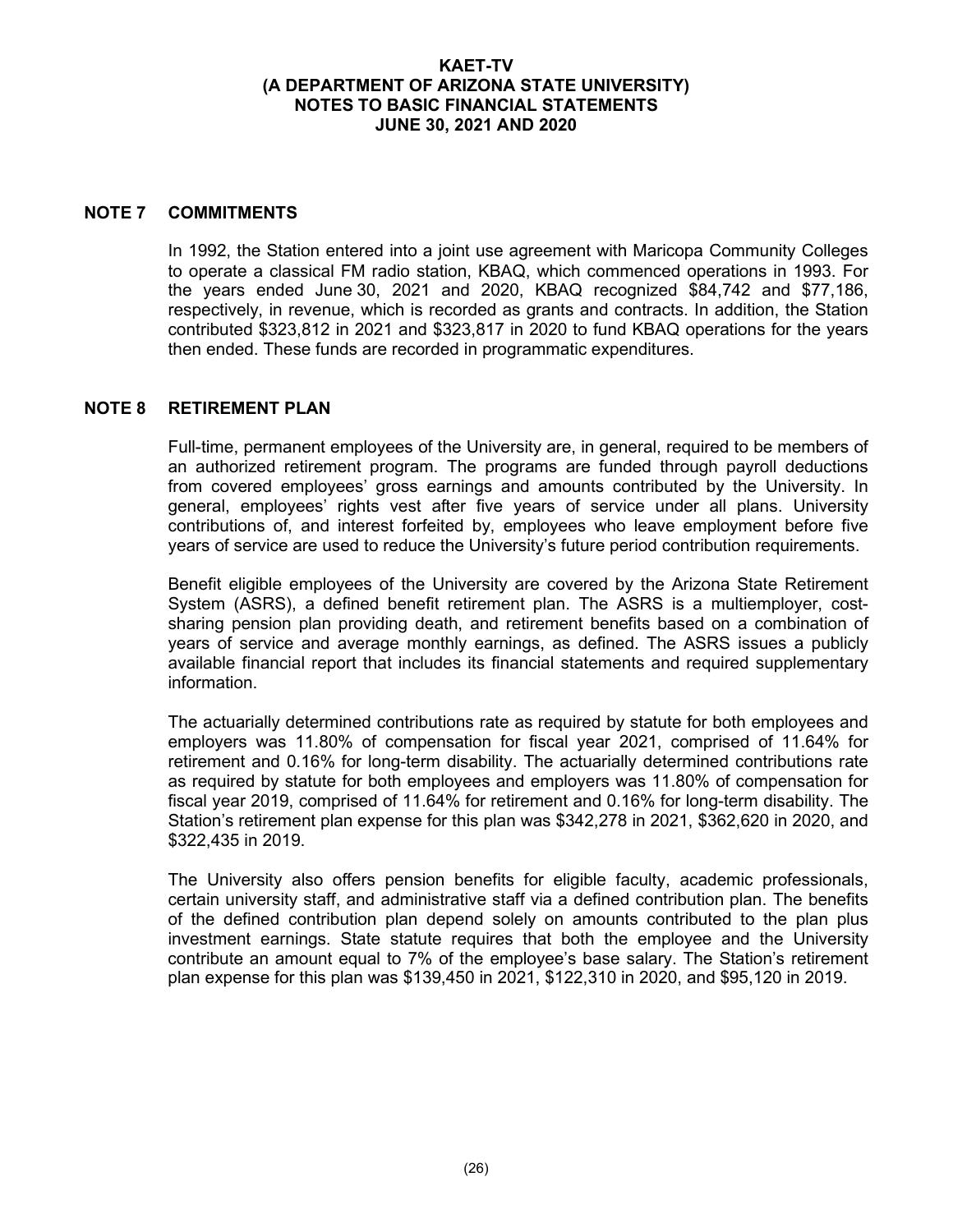## **NOTE 9 GOVERNMENT ACCOUNTING STANDARDS BOARD STATEMENT NO. 68**

Compliant with the requirements of Government Accounting Standards Board Statement No. 68, *Accounting and Financial Reporting for Pensions*, the Arizona State University (the University) has implemented the standard for the fiscal year ended June 30, 2015. The AZ PBS – KAET-TV (the Department), as part of the primary government of the Arizona State University, is a contributing employer to a cost sharing multiemployer defined benefit pension plan administered by the Arizona State Retirement System (ASRS). Overall, total pension liability exceeds Plan net position resulting in a net pension liability. The University has determined the University's share of the net pension liability to be a liability of the University as a whole, rather than any agency or department of the University and will not be reported in the department or agency level financial statements of the University. All required disclosures will be presented in the Comprehensive Annual Financial Report (CAFR) of the Arizona State University. Information concerning the net pension liability, pension expense, and pension-related deferred inflows and outflows of resources of the primary government will be contained in the CAFR and will be available, when issued, from the Office of the Auditor General, 2910 North 44th Street, Suite 410, Phoenix, AZ 85018.

## **NOTE 10 CONTINGENCY**

By statute, the Station is not allowed to execute debt agreements with outside third parties. In the event the Station has a shortfall covering its operating expenses, it is anticipated that the University would work with the Station to develop a repayment plan to cover the deficit.

On March 11, 2020, the World Health Organization declared the spread of Coronavirus Disease (COVID-19) a worldwide pandemic. The COVID-19 pandemic is having significant effects on global markets, supply chains, businesses, and communities. Management believes the Fund is taking appropriate actions to mitigate the negative impact. However, the full impact of COVID-19 is unknown and cannot be reasonably estimated and is still developing.

# **NOTE 11 SUBSEQUENT EVENTS**

Management evaluated subsequent events through December 21, 2021, the date the financial statements were available to be issued. Events or transactions occurring after June 30, 2021, but prior to December 21, 2021, that provided additional evidence about conditions that existed at June 30, 2021, have been recognized in the financial statements for the year ended June 30, 2021. Events or transactions that provided evidence about conditions that did not exist at June 30, 2021, but arose before the financial statements were available to be issued have not been recognized in the financial statements for the year ended June 30, 2021.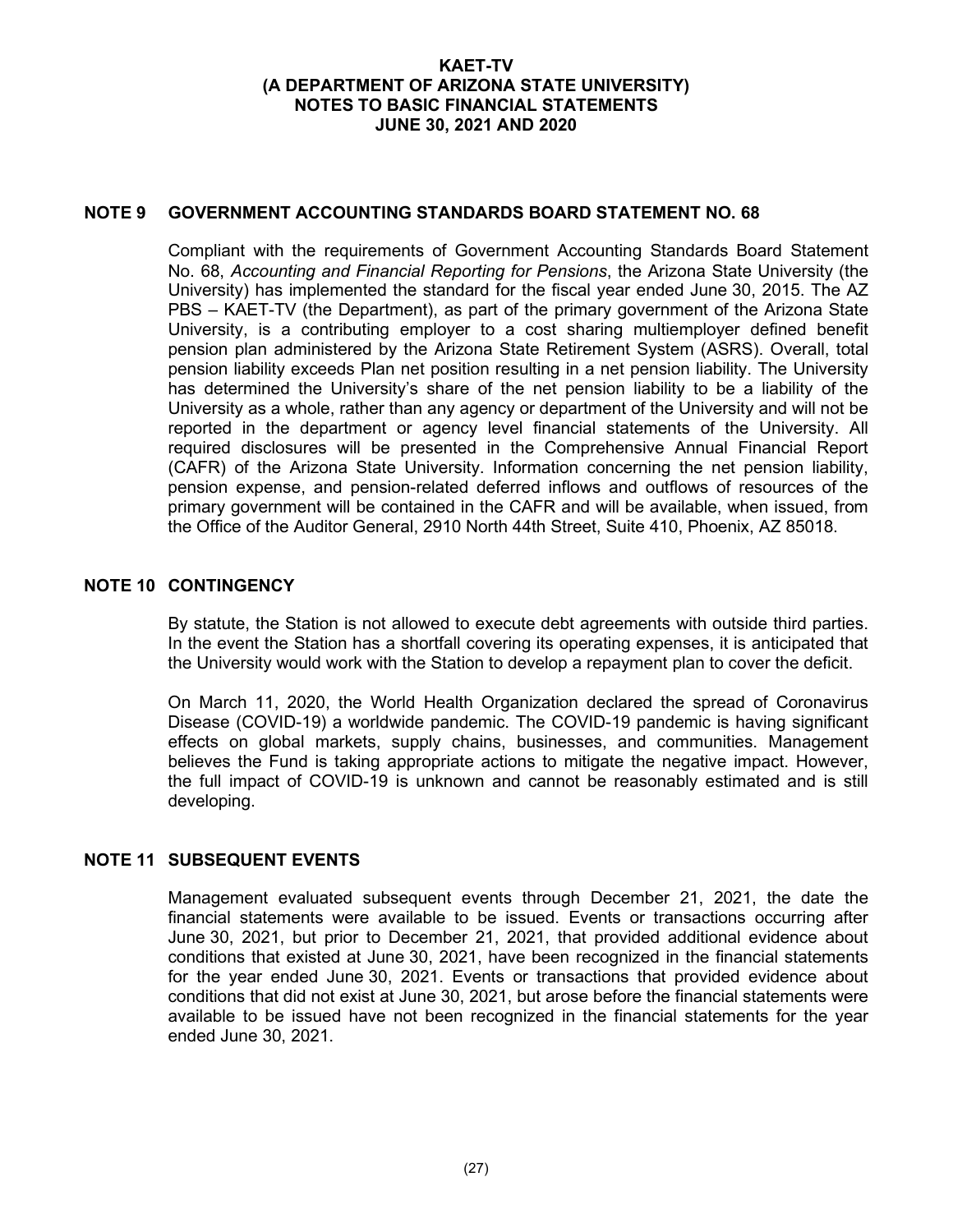### **KAET-TV (A DEPARTMENT OF ARIZONA STATE UNIVERSITY) SCHEDULE OF FUNCTIONAL EXPENSES YEAR ENDED JUNE 30, 2021 (SEE INDEPENDENT AUDITORS' REPORT)**

|                                       | Program Services |                   |    |                     |     |                  | <b>Support Services</b> |                     |     |                           |     |                           |   |               |   |              |
|---------------------------------------|------------------|-------------------|----|---------------------|-----|------------------|-------------------------|---------------------|-----|---------------------------|-----|---------------------------|---|---------------|---|--------------|
|                                       |                  | Local             |    |                     |     | Program          |                         |                     |     |                           |     | Fundraising               |   |               |   |              |
|                                       | Programming      |                   |    | Information         |     |                  | Total                   |                     | and |                           |     |                           |   |               |   |              |
|                                       |                  | and<br>Production |    | <b>Broadcasting</b> |     | and<br>Promotion |                         | Program<br>Services |     | Management<br>and General |     | Membership<br>Development |   | 2021<br>Total |   | 2020         |
|                                       |                  |                   |    |                     |     |                  |                         |                     |     |                           |     |                           |   |               |   | Total        |
| Salaries, Payroll Taxes, and          |                  |                   |    |                     |     |                  |                         |                     |     |                           |     |                           |   |               |   |              |
| <b>Employee Benefits</b>              | \$               | 3,374,384         | \$ | 861,057             | SS. | 1,119,580        | S                       | 5,355,021           | \$  | 871,950                   | \$. | 1,035,861                 | S | 7,262,832     | S | 8,577,279    |
| Administrative Service Charge         |                  | 42,564            |    | 2,235               |     |                  |                         | 44,799              |     | 26                        |     |                           |   | 44,825        |   | 143,839      |
| Conferences and meetings              |                  | 199               |    |                     |     |                  |                         | 199                 |     |                           |     | 195                       |   | 394           |   | 7,210        |
| Depreciation                          |                  |                   |    |                     |     |                  |                         |                     |     | 243,459                   |     |                           |   | 243,459       |   | 232,224      |
| Indirect Administrative Support       |                  |                   |    |                     |     |                  |                         |                     |     | 2,265,611                 |     |                           |   | 2,265,611     |   | 2,095,987    |
| <b>Indirect Cost</b>                  |                  | 165,486           |    |                     |     |                  |                         | 165,486             |     |                           |     |                           |   | 165,486       |   | 190,998      |
| Noncapital Equipment                  |                  | 307,779           |    | (29, 952)           |     | (54, 261)        |                         | 223,566             |     | 10,276                    |     | 18                        |   | 233,860       |   | 497,277      |
| Educational Outreach - Tuition        |                  | 845,960           |    |                     |     |                  |                         | 845,960             |     |                           |     |                           |   | 845,960       |   | 921,673      |
| <b>Other Operations</b>               |                  | 33,751            |    | 44,162              |     | 14               |                         | 77,927              |     | 2,958                     |     | 629,589                   |   | 710,474       |   | 636,065      |
| Postage                               |                  | 12,318            |    | 1,759               |     | (32, 814)        |                         | (18, 737)           |     | (4)                       |     | 184,652                   |   | 165,911       |   | 180,690      |
| <b>Professional Fees and Services</b> |                  | 812,950           |    | 270,490             |     | 3,097            |                         | 1,086,537           |     | 158,133                   |     | 944,011                   |   | 2,188,681     |   | 1,894,709    |
| Program Licenses and Dues             |                  | 2,525,797         |    | 175                 |     | 313              |                         | 2,526,285           |     | 30,118                    |     |                           |   | 2,556,403     |   | 2,490,060    |
| Rentals                               |                  | 67,781            |    | 68,941              |     | 1,037            |                         | 137,759             |     | 9,468                     |     |                           |   | 147,227       |   | 197,097      |
| Supplies                              |                  | 58,556            |    | 6,063               |     | 445              |                         | 65,064              |     | 903                       |     | 5,700                     |   | 71,667        |   | 52,850       |
| Telephone                             |                  | 22,980            |    | 15,598              |     |                  |                         | 38,578              |     |                           |     | 91,227                    |   | 129,805       |   | 131,828      |
| Travel                                |                  | 5,965             |    | 2,457               |     |                  |                         | 8,422               |     | 2,756                     |     |                           |   | 11,178        |   | 107,069      |
| <b>Total Functional Expenses</b>      |                  | 8,276,470         |    | ,242,985            |     | 1,037,411        |                         | 10,556,866          |     | 3,595,654                 |     | 2,891,253                 |   | \$17,043,773  |   | \$18,356,855 |